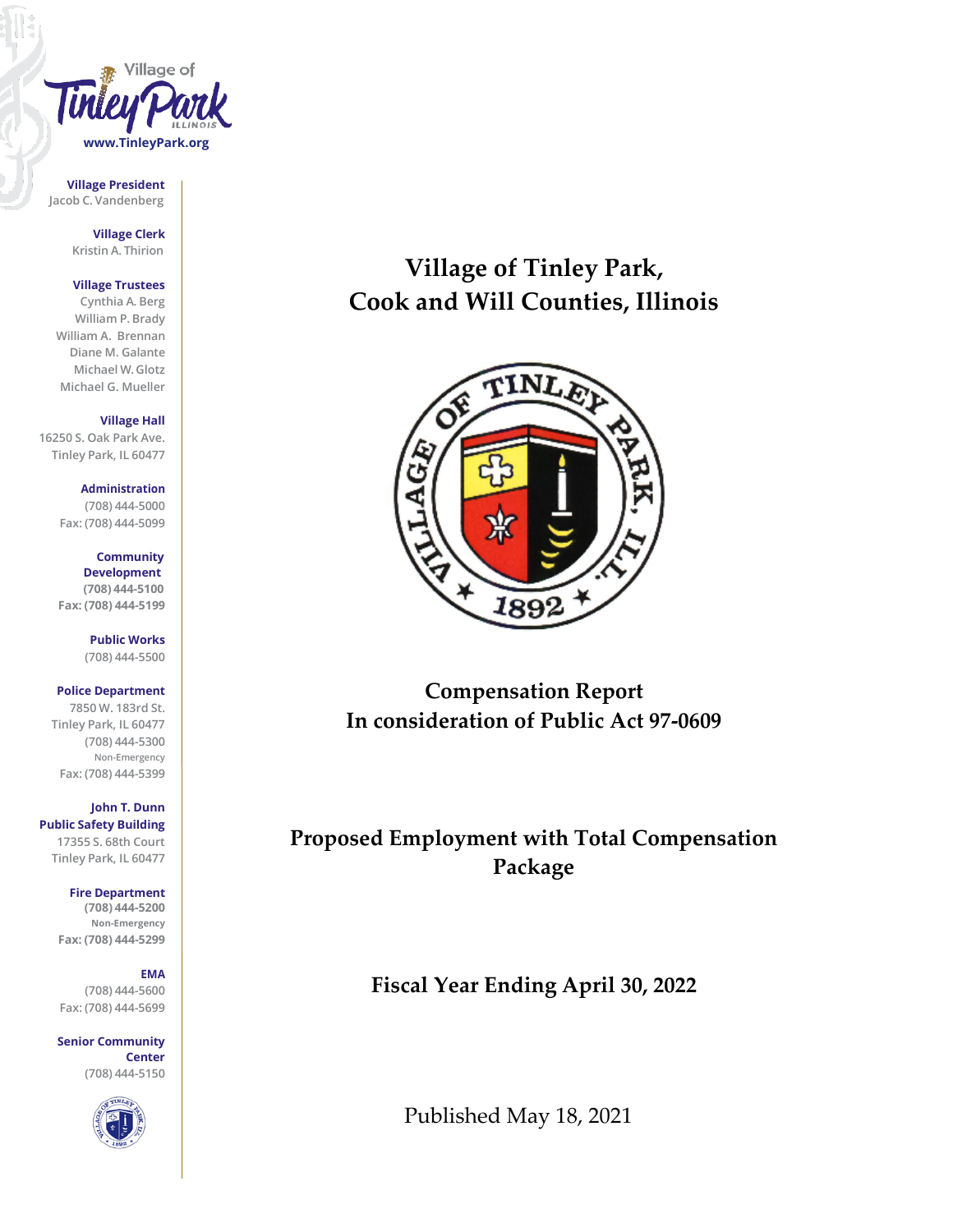

**Village President**

**Village Clerk Kristin A. Thirion**

### **Village Trustees**

**Cynthia A. Berg William P. Brady Michael W. Glotz William A. Brennan Diane M. Galante Michael G. Mueller**

### **Village Hall**

**16250 S. Oak Park Ave. Tinley Park, IL 60477**

> **Administration (708) 444-5000 Fax: (708) 444-5099**

**Community Development** (708) 444-5100 Fax: (708) 444-5199

> **Public Works (708) 444-5500**

#### **Police Department**

**7850 W. 183rd St. Tinley Park, IL 60477 (708) 444-5300 Non-Emergency Fax: (708) 444-5399**

**John T. Dunn Public Safety Building 17355 S. 68th Court Tinley Park, IL 60477**

### **Fire Department**

(708) 444-5200 Non-Emergency Fax: (708) 444-5299

## **EMA**

**(708) 444-5600 Fax: (708) 444-5699**

**Senior Community Center (708) 444-5150**



# Jacob C. Vandenberg **EMPLOYEE COMPENSATION**

In August 2011 Public Act 97-0609 became law. This Act amended the Illinois Open Meetings Act and the Illinois Pension Code and requires additional disclosures to be provided by Illinois public bodies.

The Act provides that any Illinois Municipal Retirement Fund (IMRF) employer that approves an IMRF eligible employee's total compensation package equal to or in excess of \$150,000 per year must post the total compensation package at least 6 days before the approval of said compensation package or a budget. The Act requires that all IMRF employers must post information for each IMRF eligible employee having a total compensation package that exceeds \$75,000 per year within 6 days of approval of a budget.

For purposes of the Act, "Total Compensation Package" means payments by the employer to the employee for salary, health insurance, a housing allowance, a vehicle allowance, a clothing allowance, bonuses, loans, vacation days granted, and sick days granted. This definition of "Total Compensation Package" under the Act includes only items that are paid directly to the employee, and not expenses incurred by the employer for the benefit of the employee. Accordingly, expenses such as health insurance premiums, and retirement system contributions (which would also include the employer share of contributions for Social Security and Medicare) paid by the Village to companies or individuals other than the employees would not be included in the computation of the Total Compensation Package. An employee's vacation time is provided in accordance with Section 6.6 of the Village of Tinley Park Personnel Manual and is included within the salary for the position and is not an additional compensation benefit. The Village does not provide employees sick days.

As noted earlier, under the provisions of the Act, the Village is only required to provide disclosure for employees participating in the IMRF pension system with Total Compensation greater than \$75,000. The Village is providing the attached list of employee positions with the estimated Total Compensation Package **inclusive of such other costs incurred and paid by the Village that benefit the employee which exceeds the disclosure requirements of the Act. We have also attempted to include all employee positions, including those covered by other pension or retirement systems other than IMRF, again exceeding the disclosure requirements of the Act**. The report also includes part-time positions where the expected paid hours can reasonably be estimated or projected. For part-time positions where the hours cannot be projected, a schedule of the Total Compensation Package on an hourly wage basis is provided. The reporting of these part-time positions also exceeds the Act disclosure requirements. The information within this report is on a <u>projected basis</u> for the fiscal year beginning May 1, 2021 and ending April 30, 2022 based on information currently available.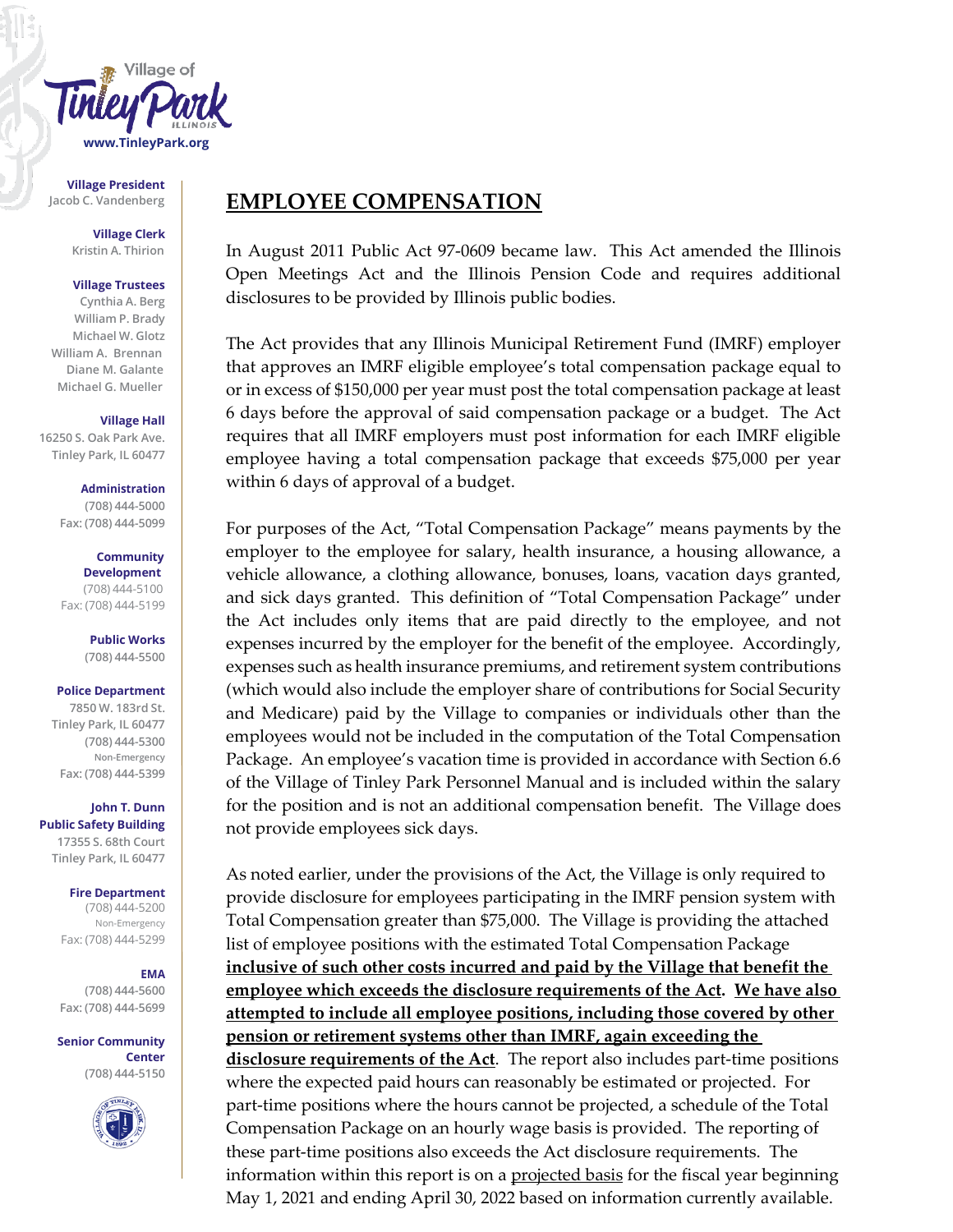| Name                       | Position                       |                | Other          | Retire/               | Health    | Other           | <b>Total</b> | Provided |
|----------------------------|--------------------------------|----------------|----------------|-----------------------|-----------|-----------------|--------------|----------|
|                            |                                | Salary         | <b>Comp</b>    | Pension               | Insurance | <b>Benefits</b> | Compensation | Vehicle  |
| NIEMEYER, DAVID            | <b>VILLAGE MANAGER</b>         | 194,256 5,040  |                | 42,151                | 10,838    | 129             | 252,438      | X        |
| DEVINE, WILLIAM            | SERGEANT - INVESTIGATIONS      | 125,493 18,236 |                | 68,199                | 33,017    | 129             | 245,074      | х        |
| <b>BUTLER, CHRISTOPHER</b> | SERGEANT                       | 125,493 14,082 |                | 66,228                | 33,017    | 129             | 238,949      | х        |
| PERSHA, DARREN             | SERGEANT                       | 125,493 14,082 |                | 66,228                | 33,017    | 129             | 238,949      | X        |
| ST. JOHN, PATRICK          | SERGEANT                       | 125,493 14,082 |                | 66,228                | 33,017    | 129             | 238,949      | х        |
| ROCKAITIS, RANDALL         | SERGEANT                       | 125,493 14,082 |                | 66,228                | 33,017    | 129             | 238,949      | Х        |
| <b>BISHOP, BRYAN</b>       | SERGEANT                       | 125,493 14,082 |                | 66,228                | 33,017    | 129             | 238,949      | х        |
| SULLIVAN, KEITH            | SERGEANT                       | 125,493 13,242 |                | 65,830                | 33,017    | 129             | 237,711      | X        |
| DIORIO, BOB                | SERGEANT                       |                |                | 125,493 12,402 65,431 | 33,017    | 129             | 236,472      | х        |
| MITTELMAN, JONATHAN        | SERGEANT                       |                |                | 125,493 11,562 65,033 | 33,017    | 129             | 235,234      | X        |
| <b>BONAREK, MELISSA</b>    | SERGEANT                       |                |                | 125,493 12,402 65,431 | 21,340    | 117             | 224,795      |          |
| RAINS, SCOTT               | PATROL OFFICER - CANINE        | 104,574 18,402 |                | 58,352                | 33,017    | 117             | 214,462      | х        |
| DAJANI, OSAMAH             | PATROL OFFICER - INVESTIGATOR  | 104,574 16,381 |                | 57,393                | 33,017    | 117             | 211,481      | х        |
| TRINIDAD, HEATHER          | PATROL OFFICER - INVESTIGATOR  | 104,574 16,381 |                | 57,393                | 33,017    | 117             | 211,481      | х        |
| VIOLETTO JR, RAYMOND       | PATROL OFFICER - INVESTIGATOR  | 104,574 15,261 |                | 56,861                | 33,017    | 152             | 209,830      | x        |
| WALSH, MATTHEW             | POLICE CHIEF                   | 150,505 1,200  |                | 32,086                | 25,789    | 140             | 209,732      | х        |
| TENCZA, STANLEY            | COMMANDER                      | 139,303 4,970  |                | 30,514                | 33,017    | 117             | 207,944      | X        |
| ZYLKA, MATTHEW             | PATROL OFFICER - TAC UNIT      | 104,574 13,541 |                | 56,045                | 33,017    | 117             | 207,294      | х        |
| STOINER, JASON             | <b>PATROL OFFICER</b>          | 104,574 12,227 |                | 55,422                | 33,017    | 117             | 205,357      | X        |
| WOOD, BRIAN                | PATROL OFFICER                 | 104,574 12,227 |                | 55,422                | 33,017    | 152             | 205,357      |          |
| URBANSKI, JOHN             | DIRECTOR-PUBLIC WORKS          | 150,521 4,530  |                | 32,793                | 16,669    | 152             | 204,665      | х        |
| BETTENHAUSEN, BRAD         | TREASURER/FINANCE DIRECTOR     | 156,683 2,730  |                | 33,716                | 10,838    | 117             | 204,119      |          |
| DWYER, DOUGLAS             | <b>PATROL OFFICER</b>          | 104,574 11,387 |                | 55,023                | 33,017    | 117             | 204,118      | х        |
| SANCHEZ, LAURA             | PATROL OFFICER                 | 104,574 11,387 |                | 55,023                | 33,017    | 117             | 204,118      | х        |
| O'DWYER, DANIEL            | PATROL OFFICER                 | 104,574 10,547 |                | 54,625                | 33,017    | 117             | 202,879      | X        |
| JENNINGS, PETERSON         | PATROL OFFICER                 | 104,574 10,547 |                | 54,625                | 33,017    | 117             | 202,879      |          |
| HRUBY, RYAN                | PATROL OFFICER                 | 104,574 10,547 |                | 54,625                | 33,017    | 117             | 202,879      | Х        |
| <b>GRAVES, TIMOTHY</b>     | PATROL OFFICER                 | 104,574 10,547 |                | 54,625                | 33,017    | 117             | 202,879      |          |
| L'AMAS, JASON              | PATROL OFFICER                 | 104,574 10,547 |                | 54,625                | 33,017    | 117             | 202,879      | х        |
| HARMON JR, MICHAEL         | PATROL OFFICER                 | 104,574 10,547 |                | 54,625                | 33,017    | 117             | 202,879      | х        |
| STAMBAUGH, KYLE            | PATROL OFFICER                 | 104,574 10,547 |                | 54,625                | 33,017    | 117             | 202,879      | X        |
| DORIAN, DAVID              | PATROL OFFICER                 | 104,574 9,987  |                | 54,359                | 33,017    | 117             | 202,054      | х        |
| MIDDLETON, ZACHARY         | PATROL OFFICER                 | 104,574 9,707  |                | 54,226                | 33,017    | 152             | 201,641      | X        |
| CARR, PATRICK              | ASST. VILLAGE MANAGER ADMIN    | 144,938 3,240  |                | 31,340                | 21,340    | 152             | 201,010      | х        |
| RIORDAN, DANIEL            | DEPUTY FIRE CHIEF              | 133,800 4,410  |                | 29,231                | 33,017    | 117             | 200,611      | х        |
| MONTALBANO, BURTON         | PATROL OFFICER                 | 104,574 13,067 |                | 55,820                | 25,789    | 117             | 199,367      | X        |
| HILL, KENNETH              | PATROL OFFICER                 | 104,574 13,067 |                | 55,820                | 25,789    | 152             | 199,367      | х        |
| REEDER, FOREST             | FIRE SERVICES ADMINISTRATOR    | 155,250        | 0              | 32,835                | 10,838    | 117             | 199,075      | Х        |
| ADAMSKI, RICHARD           | PATROL OFFICER                 | 104,574 13,067 |                | 55,820                | 25,475    | 117             | 199,053      | X        |
| SCHMECKPEPER, GREGORY      | PATROL OFFICER                 | 104,574 12,827 |                | 55,707                | 25,789    | 117             | 199,013      | X        |
| HORBACZEWSKI, KEVIN        | <b>PATROL OFFICER</b>          | 104,574 12,227 |                | 55,422                | 25,789    | 140             | 198,129      | х        |
| POULOS, TIMOTHY            | COMMANDER                      | 139,303 5,290  |                | 30,581                | 22,238    | 117             | 197,553      | х        |
| LONDON, SONNY              | PATROL OFFICER - SCHOOL RESOUR | 104,574 14,381 |                | 56,444                | 21,340    | 129             | 196,855      | X        |
| BROWN, ANDREW              | <b>ASSISTANT TREASURER</b>     | 135,000        | $\overline{0}$ | 28,553                | 33,017    | 117             | 196,698      |          |
| BORROWDALE, RUSSELL        | PATROL OFFICER - TAC UNIT      |                |                | 104,574 13,541 56,045 | 21,340    | 117             | 195,617      | х        |
| JARDINE, JEFFREY           | PATROL OFFICER                 | 104,574 13,067 |                | 55,820                | 21,340    | 117             | 194,918      | X        |
| SHERVINO, ROBERT           | PATROL OFFICER                 | 104,574 13,067 |                | 55,820                | 21,340    | 117             | 194,918      | X        |
| LANGE, AMY                 | PATROL OFFICER - INVESTIGATOR  |                |                | 104,574 12,461 55,533 | 21,340    | 117             | 194,024      | x        |
| VEGA JR, JOSE              | PATROL OFFICER - INVESTIGATOR  | 104,574 11,833 |                | 55,235                | 22,238    | 117             | 193,997      | x        |
| <b>BARDEN, TROY</b>        | PATROL OFFICER                 | 104,574 11,387 |                | 55,023                | 22,238    | 140             | 193,339      | x        |
| OPEN,                      | DEPUTY POLICE CHIEF            | 134,877 1,200  |                | 28,780                | 28,300    | 117             | 193,298      |          |
| ZEMAITIS, COLBY            | ASSISTANT PW DIRECTOR          | 131,614        | 0              | 27,836                | 33,017    | 117             | 192,585      |          |
| SCHMIDT, DAVID             | PATROL OFFICER                 | 104,574 11,387 |                | 55,023                | 21,340    | 117             | 192,441      |          |
| VAN SCHOUWEN, VINCE        | PATROL OFFICER                 | 98,145 9,045   |                | 50,862                | 33,017    | 117             | 191,186      |          |
| MONDT, FREDERICK           | PATROL OFFICER - INVESTIGATOR  | 104,574 12,091 |                | 55,357                | 17,763    | 117             | 189,901      | х        |
| ROBINSON, KYLE             | PATROL OFFICER                 | 98,145 7,365   |                | 50,064                | 33,017    | 117             | 188,709      | x        |
| SZYMUSIAK, BRYAN           | PATROL OFFICER                 | 104,574 8,307  |                | 53,562                | 21,340    | 117             | 187,900      | х        |
| OPEN,                      | <b>VILLAGE ENGINEER</b>        | 131,614        | 0              | 27,836                | 28,300    | 117             | 187,868      |          |
| PORCARO, RICHARD           | PATROL OFFICER - TAC UNIT      | 104,574 12,701 |                | 55,647                | 10,838    | 117             | 183,876      | х        |
| HASAN, FADI                | PATROL OFFICER                 | 104,574 11,627 |                | 55,137                | 10,838    | 117             | 182,293      | x        |
| KROTSER, BRIAN             | PATROL OFFICER - INVESTIGATOR  | 104,574 13,067 |                | 55,820                | 8,457     | 117             | 182,035      | X        |
| GAWRON, SEAN               | PATROL OFFICER                 |                |                | 104,574 10,547 54,625 | 10,838    | 117             | 180,700      | х        |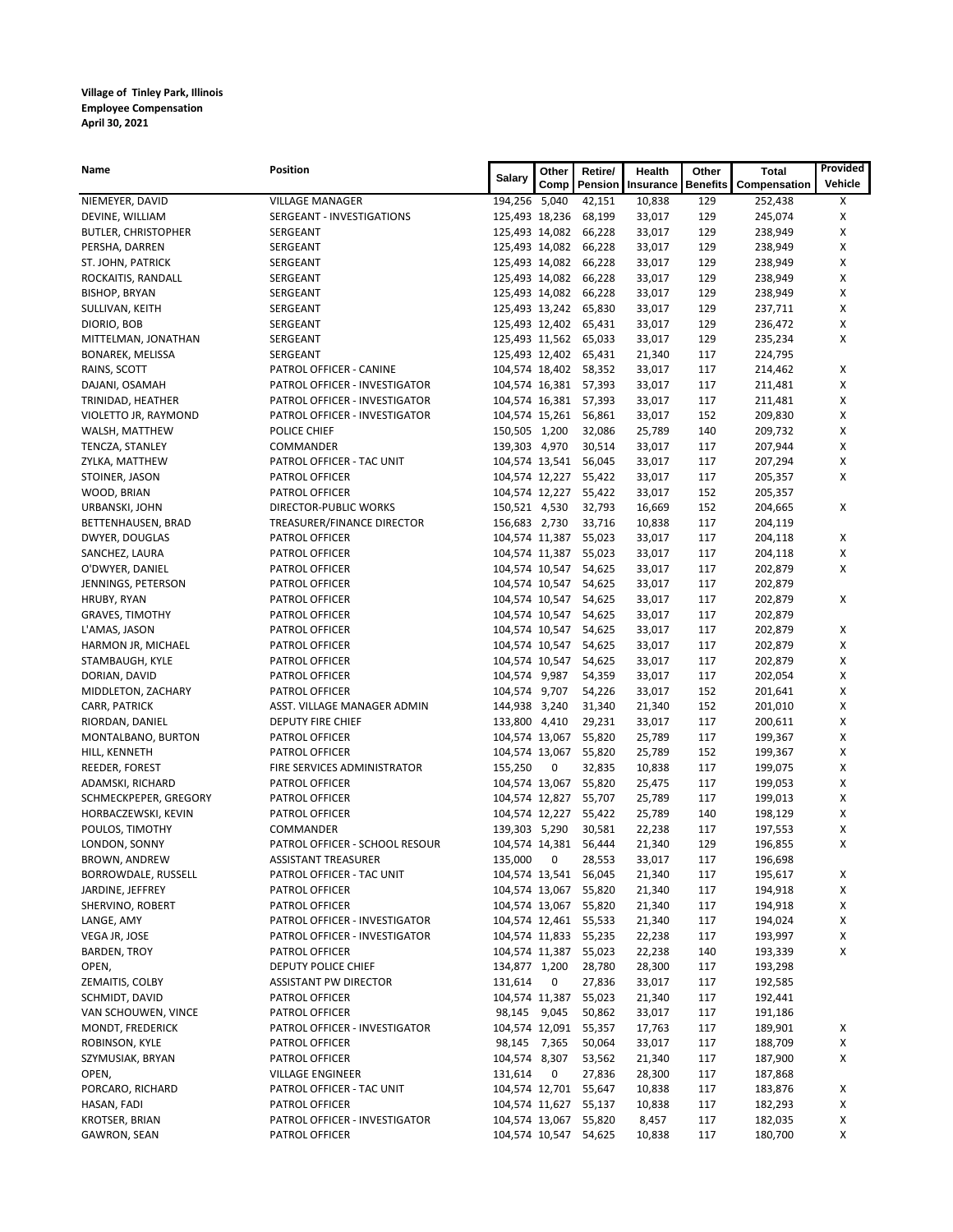| Name                                      | Position                                  | Salary           | Other          | Retire/          | Health           | Other           | Total              | Provided |
|-------------------------------------------|-------------------------------------------|------------------|----------------|------------------|------------------|-----------------|--------------------|----------|
|                                           |                                           |                  | Comp           | Pension          | Insurance        | <b>Benefits</b> | Compensation       | Vehicle  |
| <b>BORDEN, KENT</b>                       | PATROL OFFICER                            | 98,145           | 9,045          | 50,862           | 22,238           | 140             | 180,407            | Х        |
| MULQUEENY, KELLY                          | STREET SUPERINTENDENT                     | 125,534 4,800    |                | 27,566           | 22,238           | 117             | 180,279            | X        |
| RZESZUTKO, JUSTIN                         | PATROL OFFICER                            | 104,574 9,527    |                | 54,141           | 10,838           | 117             | 179,196            | х        |
| GRAVES, JEFFREY                           | PATROL OFFICER                            | 104,574 9,527    |                | 54,141           | 10,838           | 129             | 179,196            | X        |
| <b>QUINN, JIMMY</b>                       | <b>FOREMAN-STREET</b>                     | 117,964 2,100    |                | 25,394           | 33,017           | 78              | 178,604            |          |
| ARDOLINO, ANTHONY                         | <b>IT MANAGER</b>                         | 131,000          | 0              | 27,707           | 14,150           | 140             | 172,935            |          |
| ARRIGO, ANGELA                            | HUMAN RESOURCE DIRECTOR                   | 115,169          | 0              | 24,358           | 33,017           | 129             | 172,684            |          |
| QUINN, DANNY                              | <b>HEAD MECHANIC</b>                      | 111,145 2,100    |                | 23,951           | 33,017           | 140             | 170,342            |          |
| CLARKE, KIMBERLY                          | COMMUNITY DEVELOPMENT DIRECTOR            | 125,838          | 0              | 26,615           | 16,466           | 117             | 169,058            |          |
| MURMANN, VINCENT                          | PATROL OFFICER                            | 98,145<br>98,145 | 9,045<br>9,045 | 50,862<br>50,862 | 10,838           | 117<br>117      | 169,007            | Х        |
| SWEENEY, KELLY<br>FUGGER, RONALD          | PATROL OFFICER<br>PATROL OFFICER          |                  | 81,003 10,853  | 43,585           | 10,838<br>33,017 | 117             | 169,007<br>168,575 |          |
| HIMMELMANN, MATTHEW                       | PATROL OFFICER                            | 98,145           | 8,205          | 50,463           | 10,838           | 129             | 167,768            |          |
| GROSSI, STEVEN                            | FOREMAN-STREET                            | 107,930 2,730    |                | 23,404           | 33,017           | 117             | 167,210            |          |
| <b>BISHOP, SAMANTHA</b>                   | PATROL OFFICER                            | 104,574 8,475    |                | 53,642           | 0                | 117             | 166,807            |          |
| GEMBARA, WILLIAM                          | PATROL OFFICER                            | 98,145           | 9,045          | 50,862           | 8,457            | 129             | 166,626            |          |
| GALATI, DAVID                             | FOREMAN-ELECTRIC                          | 106,362 3,360    |                | 23,206           | 33,017           | 140             | 166,074            |          |
| KORTUM, LISA                              | SUPERVISOR-TELECOMMUNICATIONS             | 105,066 2,730    |                | 22,799           | 33,017           | 117             | 163,752            |          |
| MALESKI, DENNIS                           | LEAD COMPUTER TECHNICIAN                  | 103,169 2,100    |                | 22,264           | 33,017           | 117             | 160,667            |          |
| CARRABOTTA, STEVEN                        | PATROL OFFICER                            | 92,056           | 8,749          | 47,832           | 10,838           | 117             | 159,593            | Х        |
| <b>BONDI, THOMAS</b>                      | PATROL OFFICER                            | 92,056           | 8,749          | 47,832           | 8,354            | 117             | 157,108            |          |
| MC CULLOUGH, MICHAEL                      | PATROL OFFICER                            | 92,056           | 6,149          | 46,598           | 10,838           | 140             | 155,759            | Х        |
| OSTROM, JAMES                             | <b>BUILDING OFFICIAL</b>                  | 97,894           | 200            | 20,747           | 33,017           | 117             | 151,998            |          |
| DE MARCHI, DOMINIC                        | PATROL OFFICER                            | 86,392           | 8,474          | 45,014           | 10,838           | 117             | 150,835            | х        |
| MANZELLA, DOMINIC                         | PATROL OFFICER                            | 86,392           | 8,474          | 45,014           | 10,838           | 117             | 150,835            |          |
| ANDREWS, AUSTIN                           | PATROL OFFICER                            | 86,392           | 8,474          | 45,014           | 10,838           | 129             | 150,835            |          |
| SCHOLZ, EILEEN                            | SENIOR ACCOUNTANT                         | 103,169 2,100    |                | 22,264           | 22,238           | 117             | 149,900            |          |
| SHAIBI, HEMZA                             | PATROL OFFICER                            | 81,003           | 5,133          | 40,871           | 22,238           | 140             | 149,362            | Х        |
| CORDERO, PRISCILLA                        | <b>BUSINESS DEVELOPMENT MANAGER</b>       | 95,000           | 0              | 20,093           | 33,017           | 117             | 148,250            |          |
| MCHENRY, MOZALE                           | PATROL OFFICER                            | 81,003           | 8,213          | 42,333           | 16,466           | 117             | 148,131            | Х        |
| GARRITY, JONATHAN                         | PATROL OFFICER                            | 75,996           | 4,889          | 38,380           | 28,300           | 117             | 147,683            |          |
| FRAMKE, DONNA                             | MARKETING DIRECTOR                        | 112,682          | 0              | 23,832           | 10,838           | 140             | 147,469            |          |
| FITZPATRICK, JOSEPH                       | WATER SUPERINTENDENT                      | 96,550           | 2,310          | 20,909           | 25,789           | 129             | 145,698            |          |
| HOWARD, KENNETH                           | FOREMAN-WATER DEPARTMENT                  | 90,392           | 840            | 19,295           | 33,017           | 117             | 143,673            |          |
| STRZELCZYK, KENNETH                       | MAINTENANCE MAN                           | 87,734           | 3,155          | 19,223           | 33,017           | 117             | 143,247            |          |
| LORENDO, STEVE                            | FIRE INSPECTOR I                          | 95,364           | 1,470          | 20,480           | 25,475           | 117             | 142,907            |          |
| WHITE-MEYER, TROY                         | PATROL OFFICER                            | 81,003           | 8,213          | 42,333           | 10,838           | 117             | 142,503            |          |
| JASPERSE, SARAH                           | PATROL OFFICER                            | 81,003           | 8,213          | 42,333           | 10,838           | 129             | 142,503            | х        |
| GODETTE, LAURA                            | <b>DEPUTY CLERK</b>                       | 97,197           | 1,470          | 20,868           | 22,238           | 117             | 141,902            |          |
| ROMANOW, JACLYN                           | <b>QUALITY &amp; TRAINING COORDINATOR</b> | 86,767           | 2,730          | 18,929           | 33,017           | 0               | 141,560            |          |
| DUNN, KRISTOPHER                          | <b>ASST CHIEF-FIRE IMRF</b>               | 122,494          | 0              | 18,313           | 0                | 129             | 140,807            | х        |
| <b>BRAZITIS, NICOLE</b>                   | LEAD TELECOMMUNICATOR EMD                 | 85,856           | 2,550          | 18,698           | 33,017           | 117             | 140,249            |          |
| OPEN,                                     | SENIOR ACCOUNTANT                         | 91,120           | 0              | 19,272           | 28,300           | 117             | 138,810            |          |
| SUTKO, JOHN                               | PATROL OFFICER                            | 81,003 5,133     |                | 40,871           | 10,838           | 117             | 137,962            |          |
| ALLAN, AHMAD                              | PATROL OFFICER<br>PATROL OFFICER          | 81,003 5,133     |                | 40,871           | 10,838           | 117<br>117      | 137,962            | х<br>х   |
| HENEGHAN, KYLE<br><b>CZUCHRA, DERRICK</b> | MAINTENANCE MAN                           | 81,003<br>87,734 | 6,453<br>4,275 | 41,498<br>19,460 | 8,457<br>25,789  | 117             | 137,527<br>137,376 |          |
| BRODY, DONOVAN                            | PATROL OFFICER                            | 75,996           | 4,889          | 38,380           | 14,889           | 129             | 134,271            |          |
| STALEY, JENNIFER                          | LEAD TELECOMMUNICATOR EMD                 | 87,455           | 4,230          | 19,391           | 21,340           | 117             | 132,545            |          |
| WAISHWELL, JESSICA                        | TELECOMMUNICATOR EMD-911 FUND             | 77,818           | 3,180          | 17,131           | 33,017           | 117             | 131,263            |          |
| SHEA, PATRICK                             | PATROL OFFICER                            | 75,996           | 4,889          | 38,380           | 10,838           | 117             | 130,220            |          |
| SAMARAS, MEGHAN                           | TELECOMMUNICATOR EMD                      | 77,818           | 1,920          | 16,865           | 33,017           | 117             | 129,737            |          |
| NICE, LARRY                               | <b>MAINTENANCE WORKER</b>                 | 75,837           | 3,155          | 16,707           | 33,017           | 117             | 128,833            |          |
| FALCO, ANTHONY                            | PATROL OFFICER                            | 75,996           | 4,889          | 38,380           | 9,290            | 117             | 128,672            |          |
| KANE, MARK                                | PATROL OFFICER                            | 75,996           | 4,889          | 38,380           | 9,290            | 117             | 128,672            | х        |
| LORENZEN, ALLEN                           | <b>MAINTENANCE WORKER</b>                 | 75,837           | 2,525          | 16,574           | 33,017           | 117             | 128,070            |          |
| WOOD, SCOTT                               | <b>MAINTENANCE WORKER</b>                 | 75,837           | 2,455          | 16,559           | 33,017           | 129             | 127,985            |          |
| VALLEY, LISA                              | <b>EXECUTIVE ASSISTANT</b>                | 74,420           | 3,780          | 16,539           | 33,017           | 129             | 127,885            |          |
| ANICHINI, MICHELLE                        | LEAD TELECOMMUNICATOR EMD                 | 76,901           | 1,290          | 16,537           | 33,017           | 117             | 127,875            |          |
| OPEN,                                     | <b>BUILDING INSPECTOR</b>                 | 82,000           | 0              | 17,343           | 28,300           | 117             | 127,760            |          |
| DREW-COOPER, LEASHA                       | <b>ACCOUNTANT II</b>                      | 77,850           | 0              | 16,465           | 33,017           | 117             | 127,449            |          |
| OPEN,                                     | RECORDS SUPERVISOR                        | 81,302           | 0              | 17,195           | 28,300           | 117             | 126,915            |          |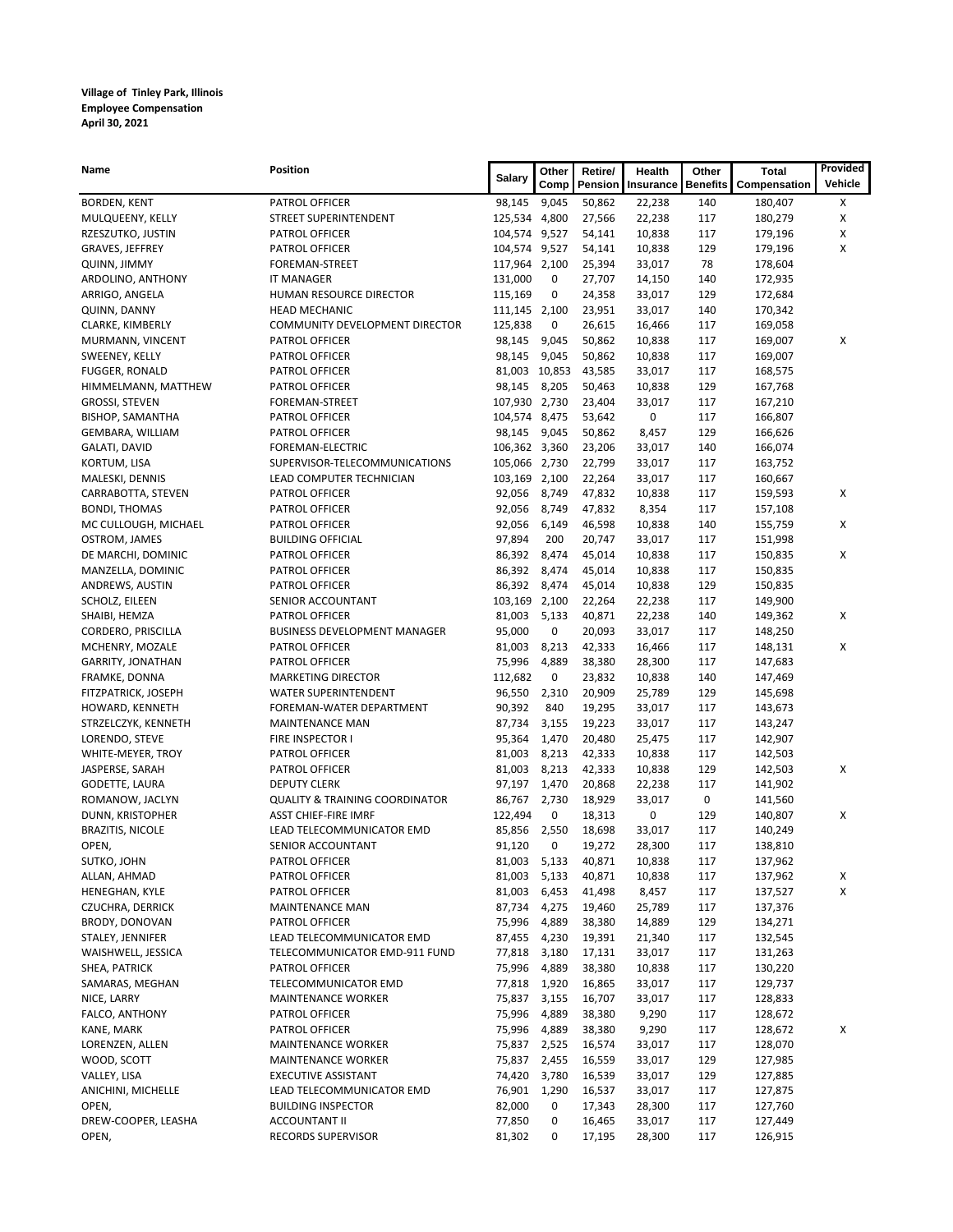| Name                              | Position                                         | Salary           | Other        | Retire/          | Health           | Other           | <b>Total</b>       | Provided |
|-----------------------------------|--------------------------------------------------|------------------|--------------|------------------|------------------|-----------------|--------------------|----------|
|                                   |                                                  |                  | Comp         | Pension          | Insurance        | <b>Benefits</b> | Compensation       | Vehicle  |
| <b>BOONE, MICHELLE</b>            | TELECOMMUNICATOR EMD                             | 75,025           | 1,290        | 16,141           | 33,017           | 117             | 125,590            |          |
| KARCZEWSKI, KENNETH               | CODE ENFORCEMENT OFFICER                         | 83,697           | 1,040        | 17,922           | 22,238           | 117             | 125,014            |          |
| OPEN,                             | DEPUTY HUMAN RESOURCE DIRECTOR                   | 78,841           | 0            | 16,675           | 28,300           | 129             | 123,933            |          |
| RITTER, DANIEL                    | SENIOR PLANNER                                   | 83,834           | 0            | 17,731           | 22,238           | 117             | 123,932            |          |
| COUCH, WILLIAM                    | MECHANIC                                         | 80,413           | 1,895        | 17,408           | 22,238           | 117             | 122,071            |          |
| LAPHEN, MORRIS                    | <b>MAINTENANCE WORKER</b>                        | 75,837           | 2,255        | 16,516           | 26,858           | 117             | 121,583            |          |
| SPIEWAK, EDWIN                    | MECHANIC                                         | 80,413           | 1,265        | 17,275           | 22,238           | 140             | 121,308            |          |
| LUSBY JR, TERRY                   | FACILITY/FLEET SUPERINTENDENT                    | 98,935           | 1,008        | 21,138           | 0                | 117             | 121,221            |          |
| CASPER, CATHERINE                 | TELECOMMUNICATOR EMD-911 FUND                    | 77,818           | 3,180        | 17,131           | 22,238           | 117             | 120,484            |          |
| FRANKENFIELD, CHRISTOPHER         | STAFF ACCOUNTANT                                 | 77,834           | 0            | 16,462           | 25,475           | 117             | 119,888            |          |
| MAHER, MICHAEL                    | <b>MAINTENANCE WORKER</b>                        | 67,954           | 2,385        | 14,877           | 33,017           | 117             | 118,349            |          |
| OPEN,                             | <b>FOIA COORDINATOR</b>                          | 73,256           | 0            | 15,494           | 28,300           | 117             | 117,167            |          |
| MITCHELL, PHILLIP                 | <b>MAINTENANCE WORKER</b>                        | 75,837           | 1,895        | 16,440           | 22,238           | 117             | 116,527            |          |
| OPEN,                             | EXECUTIVE ASSISTANT TO THE MAYOR                 | 72,200           | 0            | 15,270           | 28,300           | 117             | 115,888            |          |
| SCISLOWICZ, ROMAN<br>LUTCHEN, AMY | <b>MAINTENANCE WORKER</b><br>STAFF ACCOUNTANT    | 65,354<br>66,472 | 1,265<br>0   | 14,090<br>14,059 | 33,017<br>33,017 | 117<br>117      | 113,843<br>113,665 |          |
| SHAH, MALVI                       | <b>HEALTH &amp; CNSMER PROTECT OFFCR</b>         | 83,697           | 1,040        | 17,922           | 10,838           | 117             | 113,614            |          |
| BROWN, JONATHAN                   | <b>COMPUTER TECHNICIAN</b>                       | 75,583           | 0            | 15,986           | 21,340           | 117             | 113,026            |          |
| MONDRY, LYNN                      | UTILITY BILLING TECHNICIAN                       | 64,472           | 1,470        | 13,947           | 33,017           | 117             | 113,023            |          |
| YAKSICH, GARY                     | <b>MAINTENANCE WORKER</b>                        | 62,754           | 1,265        | 13,540           | 33,017           | 117             | 110,693            |          |
| MAGALSKI, MARK                    | <b>MAINTENANCE WORKER</b>                        | 70,595           | 1,895        | 15,332           | 22,238           | 117             | 110,177            |          |
| BORCHERDING, BRIAN                | <b>MAINTENANCE WORKER</b>                        | 70,595           | 1,265        | 15,198           | 22,238           | 117             | 109,414            |          |
| <b>BRODA, BRUCE</b>               | <b>MAINTENANCE WORKER</b>                        | 70,595           | 1,265        | 15,198           | 22,238           | 129             | 109,414            |          |
| GOMOLKA, WILLIAM                  | OFFICE COORDINATOR - PW                          | 62,949           | 0            | 13,314           | 33,017           | 129             | 109,408            |          |
| FLOWERS, CLAUDETTE                | OFFICE COORDINATOR - FIRE DEPT                   | 77,349           | 2,730        | 16,937           | 10,838           | 117             | 107,982            |          |
| KOT, MICHAEL                      | <b>MAINTENANCE WORKER</b>                        | 57,574           | 425          | 12,267           | 33,017           | 0               | 103,400            |          |
| RONEY, NORMAN                     | <b>ENGINEER-FIRE IMRF</b>                        | 88,517           | 0            | 13,233           | 0                | 117             | 101,750            |          |
| <b>BILKA, STEVEN</b>              | TELECOMMUNICATOR EMD                             | 73,618           | 1,290        | 15,843           | 10,838           | 117             | 101,706            |          |
| ALBA, DOUGLAS                     | CSO - CRIME FREE HOUSING                         | 55,144           | 1,290        | 11,936           | 33,017           | 117             | 101,504            |          |
| YOUPEL, CONNIE                    | <b>MAINTENANCE WORKER</b>                        | 60,154           | 1,265        | 12,990           | 25,789           | 117             | 100,315            |          |
| CALOMINO, JAMES                   | CODE ENFORCEMENT OFFICER                         | 79,130           | 1,064        | 16,961           | 3,024            | 117             | 100,295            |          |
| NEUMAN, PAUL                      | <b>MAINTENANCE WORKER</b>                        | 62,754           | 1,265        | 13,540           | 21,340           | 117             | 99,016             |          |
| MC CAHILL, MARY                   | <b>CLERK MATRON - FULL TIME</b>                  | 58,129           | 5,440        | 13,445           | 21,340           | 117             | 98,471             |          |
| MC CLELLAN, JOSEPH                | <b>MAINTENANCE WORKER</b>                        | 70,595           | 1,265        | 15,198           | 10,838           | 117             | 98,014             |          |
| WILAMOWSKI, LISA                  | <b>CLERK MATRON - FULL TIME</b>                  | 51,991           | 1,240        | 11,258           | 33,017           | 117             | 97,624             |          |
| ROBBINS, ERIK                     | <b>MAINTENANCE WORKER</b>                        | 52,354           | 425          | 11,163           | 33,017           | 0               | 97,075             |          |
| O'HAGAN, TIMOTHY                  | LIEUTENANT-FIRE IMRF                             | 77,105           | 0            | 11,527           | 8,354            | 76              | 96,986             |          |
| GEIGNER, APRIL                    | SECRETARY                                        | 61,692           | 3,570        | 13,803           | 17,370           | 117             | 96,511             |          |
| SCHOLZ, ANDREW                    | MAINTENANCE WORKER                               | 75,837           | 3,533        | 16,787           | 0                | 117             | 96,274             |          |
| WAISHWELL, JOHN                   | <b>MAINTENANCE WORKER</b>                        | 75,837           | 2,903        | 16,653           | 0                | 76              | 95,510             |          |
| NAVAS, DINA                       | <b>CSO - CRIME PREVENTION</b>                    |                  | 61,692 2,550 | 13,587           | 17,159           | 117             | 95,064             |          |
| SEDOROOK, VICTORIA                | <b>CLERK MATRON - FULL TIME</b>                  | 58,129           | 2,500        | 12,823           | 21,340           | 117             | 94,909             |          |
| TWOMEY, HEIDI                     | <b>CLERKI</b>                                    |                  | 55,872 3,780 | 12,616           | 22,238           | 117             | 94,623             |          |
| LIPMAN, HANNAH                    | ASSISTANT TO THE VILLAGE MANAG                   | 74,450 576       |              | 15,868           | 3,097            | 117             | 94,108             |          |
| <b>VRASTIL, ROBERT</b>            | MECHANIC                                         | 63,253           | 425          | 13,468           | 16,669           | 117             | 93,932             |          |
| FABISZAK, NICOLE                  | TELECOMMUNICATOR EMD                             | 67,137           | 1,290        | 14,472           | 10,838           | 117             | 93,854             |          |
| YURKO, PAMELA                     | MIDNIGHT RECORDS CLERK                           | 64,195           | 3,130        | 14,239           | 10,838           | 117             | 92,519             |          |
| DAUKSAS-ROY, BRIDGET              | TELECOMMUNICATOR EMD                             | 65,921           | 1,290        | 14,215           | 10,838           | 117             | 92,382             |          |
| BECK, LISA                        | <b>BUILDING PERMIT TECHNICIAN</b>                | 48,503           | 0            | 10,258           | 33,017           | 117             | 91,896             |          |
| DONLAN, EILEEN                    | <b>CLERKI</b>                                    | 55,872           | 1,470        | 12,128           | 22,238           | 0               | 91,825             |          |
| PETERS, ERIC                      | <b>ENGINEER-FIRE IMRF</b>                        | 72,521           | 0            | 10,842           | 8,354            | 76              | 91,716             |          |
| MOTZ, MERYLE                      | <b>CLERK MATRON - FULL TIME</b><br><b>CLERKI</b> | 58,129           | 3,130        | 12,956           | 17,159           | 76              | 91,450             |          |
| BRESCIA, AVA<br>HICKEY, KEVIN     | LIEUTENANT-FIRE IMRF                             | 55,872<br>71,870 | 3,570<br>0   | 12,572<br>10,745 | 19,061<br>8,354  | 0<br>117        | 91,151<br>90,969   |          |
| FABISZAK, COLLEEN                 |                                                  | 64,728           | 1,290        |                  | 10,838           | 117             | 90,935             |          |
| HULTSCH-MELONE, DIANE             | TELECOMMUNICATOR EMD<br>ADMINISTRATIVE ASSISTANT | 47,480           | 0            | 13,963<br>10,042 | 33,017           | 117             | 90,656             |          |
| PROFFITT, CYNTHIA                 | ADMINISTRATIVE ASSISTANT                         | 56,200           | 0            | 11,886           | 22,238           | 117             | 90,441             |          |
| BONAREK, DAVID                    | MAINTENANCE WORKER                               | 52,354           | 425          | 11,163           | 25,475           | 117             | 89,534             |          |
| RODRIGUEZ, STANLEY                | <b>MAINTENANCE WORKER</b>                        | 54,954           | 425          | 11,713           | 22,238           | 117             | 89,447             |          |
| RODGER, EILEEN                    | SENIOR PUBLIC WORKS CLERK                        | 54,323           | 840          | 11,667           | 22,238           | 117             | 89,186             |          |
| NOEL, NORBERT                     | MAINTENANCE WORKER                               | 62,754           | 1,265        | 13,540           | 10,838           | 117             | 88,514             |          |
| HEED, LYNN                        | <b>CLERKI</b>                                    |                  | 55,872 2,730 | 12,394           | 17,370           | 0               | 88,483             |          |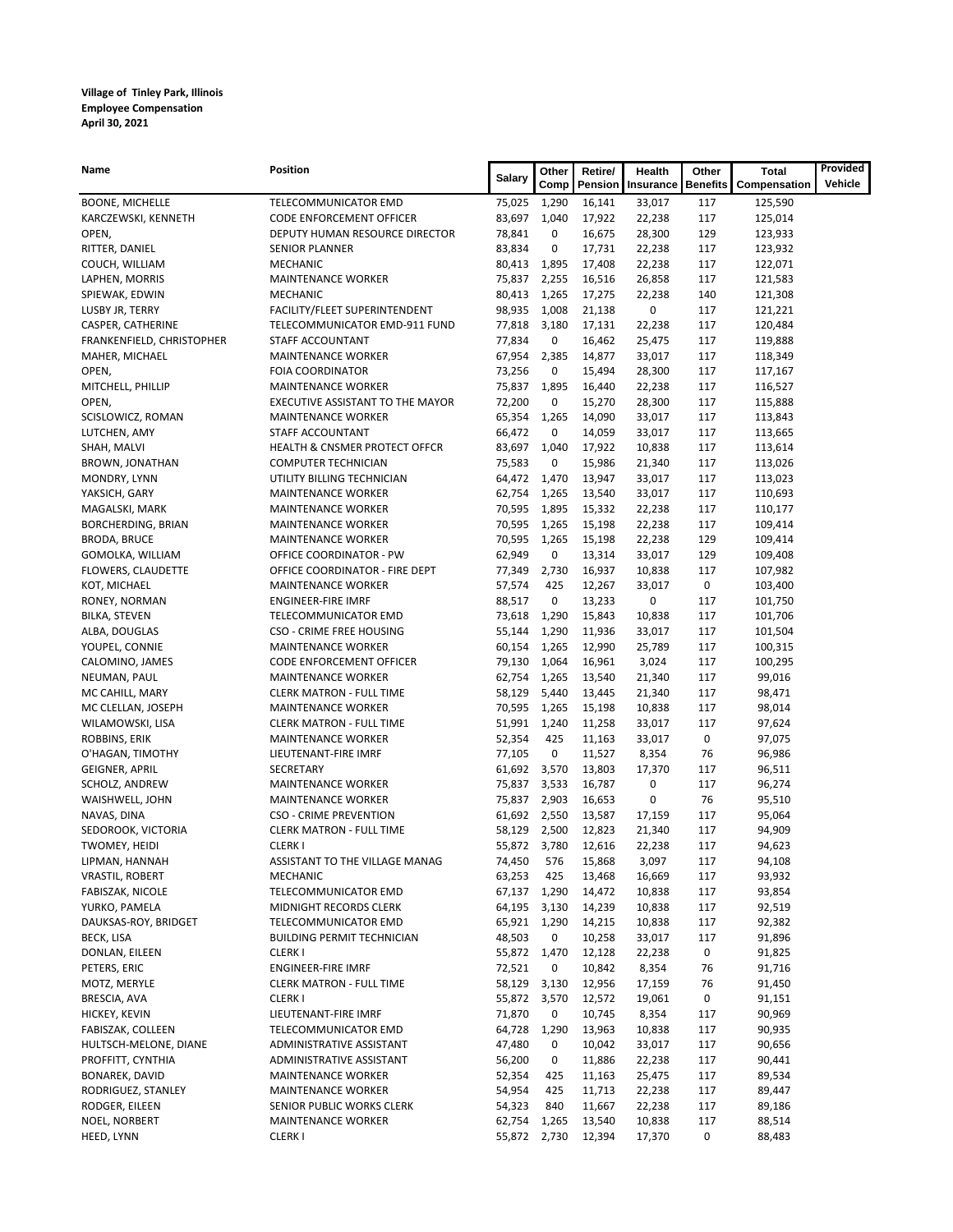| Name                              | Position                                            | <b>Salary</b>    | Other    | Retire/         | Health          | Other              | <b>Total</b>     | Provided |
|-----------------------------------|-----------------------------------------------------|------------------|----------|-----------------|-----------------|--------------------|------------------|----------|
|                                   |                                                     |                  | Comp     | Pension         | Insurance       | <b>Benefits</b>    | Compensation     | Vehicle  |
| KLOTZ, STEPHEN                    | DEPUTY FIRE CHIEF                                   | 71,774           | 0        | 15,180          | 0               | 117                | 86,955           |          |
| MERRITT, SCOTT                    | MAINTENANCE TECHNICIAN                              | 49,774           | 425      | 10,617          | 25,789          | 117                | 86,723           |          |
| STOCKING, REBECCA                 | WORK ORDER TECHNICIAN                               | 49,436           | 840      | 10,633          | 25,475          | 117                | 86,501           |          |
| <b>EMMETT, JAMES</b>              | <b>MAINTENANCE WORKER</b>                           | 60,154           | 2,025    | 13,151          | 10,838          | 0                  | 86,285           |          |
| WITTMAN, MICHAEL                  | LIEUTENANT-FIRE IMRF                                | 67,365           | 0        | 10,071          | 8,354           | 117                | 85,789           |          |
| SYLVESTER, MELISSA                | TELECOMMUNICATOR EMD                                | 61,252           | 450      | 13,050          | 10,838          | 117                | 85,708           |          |
| OPEN,                             | WATER/SEWER FT CLERK                                | 48,695           | 0        | 10,299          | 26,373          | 117                | 85,483           |          |
| PETERSON, JULIE                   | ADMINISTRATIVE ASSISTANT                            | 49,292           | 0        | 10,425          | 25,475          | 117                | 85,309           |          |
| UDAYKEE, SCOTT                    | <b>MAINTENANCE WORKER</b>                           | 49,774           | 1,265    | 10,795          | 22,238          | 117                | 84,190           |          |
| NEMECEK, STEVEN                   | <b>MAINTENANCE WORKER</b>                           | 57,574           | 2,025    | 12,605          | 10,838          | 117                | 83,160           |          |
| ZIMBAUER, JASON                   | <b>MAINTENANCE WORKER</b>                           | 60,154           | 1,265    | 12,990          | 8,457           | 117                | 82,983           |          |
| EATON, MAURA                      | <b>CLERKI</b>                                       | 45,518           | 840      | 9,805           | 25,789          | 117                | 82,069           |          |
| MURPHY, JAMES                     | <b>MAINTENANCE WORKER</b>                           | 52,354           | 425      | 11,163          | 16,466          | 117                | 80,524           |          |
| <b>KRISTUFEK, CORTNEY</b>         | TELECOMMUNICATOR EMD-911 FUND                       | 56,967           | 450      | 12,144          | 10,838          | 0                  | 80,516           |          |
| O'DWYER, PATRICK                  | <b>ENGINEER-FIRE IMRF</b>                           | 69,974           | 0        | 10,461          | 0               | 117                | 80,435           |          |
| THIRSTRUP, DEBORAH                | <b>BUILDING PERMIT TECHNICIAN</b>                   | 56,338           | 840      | 12,093          | 10,838          | 0                  | 80,227           |          |
| FREEMAN, JASON                    | PUBLIC INFORMATION COORDINATOR                      | 59,104           | 0        | 12,501          | 8,354           | 117                | 79,959           |          |
| LAUDANT, ERIN                     | TELECOMMUNICATOR EMD                                | 55,922           | 450      | 11,923          | 10,838          | 0                  | 79,250           |          |
| MARIANOVICH, PETER                | <b>ENGINEER-FIRE IMRF</b>                           | 66,914           | 0        | 10,004          | 0               | 117                | 76,918           |          |
| <b>ENRIGHT, LOGAN</b>             | <b>MAINTENANCE WORKER</b>                           | 52,354           | 1,545    | 11,400          | 10,838          | 117                | 76,253           |          |
| GOOSSENS, WILLIAM                 | <b>CLERKI</b>                                       | 40,724           | 0        | 8,613           | 25,475          | 117                | 74,929           |          |
| WATTS, JERRY                      | TELECOMMUNICATOR                                    | 54,856           | 0        | 11,602          | 7,279           | 117                | 73,854           |          |
| LOPEZ, JENISE                     | <b>BUILDING PERMIT TECHNICIAN</b>                   | 46,787           | 0        | 9,895           | 16,466          | 117                | 73,265           |          |
| <b>GALATI, PIERO</b>              | <b>MAINTENANCE WORKER</b>                           | 49,774           | 425      | 10,617          | 10,838          | 0                  | 71,772           |          |
| FRENCH, JEFFREY                   | LIEUTENANT-FIRE IMRF                                | 61,736           | 0        | 9,230           | 0               | 0                  | 70,966           |          |
| STUBE, CHRIS                      | <b>CAPTAIN-FIRE IMRF</b>                            | 53,769<br>50,070 | 0<br>400 | 8,038           | 8,354           | 117<br>0           | 70,161           |          |
| RADTKE, DANIELLE                  | <b>CLERK MATRON - FULL TIME</b>                     |                  |          | 10,674          | 8,354           |                    | 69,615           |          |
| HOOGERVORST, BRIAN                | FIREFIGHTER - IMRF                                  | 60,459           | 0        | 9,039           | 0               | 117<br>$\mathbf 0$ | 69,498           |          |
| ZIMBAUER, MATTHEW                 | MAINTENANCE TECHNICIAN                              | 49,774<br>53,039 | 425<br>0 | 10,617<br>7,929 | 8,457           | 117                | 69,391<br>69,322 |          |
| DE ADAM, ANTHONY                  | <b>ENGINEER-FIRE IMRF</b><br>MAINTENANCE TECHNICIAN | 47,154           | 425      | 10,063          | 8,354<br>10,838 | 117                |                  |          |
| FISTER, STEVEN                    | <b>MAINTENANCE WORKER</b>                           | 54,954           | 1,433    | 11,926          | 0               | 117                | 68,597           |          |
| EATON, CLIFFORD<br>MANNS, WILLIAM | MAINTENANCE TECHNICIAN                              | 47,154           | 425      | 10,063          | 8,457           | 117                | 68,429<br>66,216 |          |
| NUNEZ, CHRISTINA                  | <b>CLERK MATRON - FULL TIME</b>                     | 43,951           | 400      | 9,380           | 10,838          | 0                  | 64,687           |          |
| FEINBERG, JEREMY                  | <b>FIREFIGHTER - IMRF</b>                           | 48,569           | 0        | 7,261           | 8,354           | 0                  | 64,184           |          |
| ZIELINSKI, LARRY                  | PATROL OFFICER - PART TIME                          | 49,646           | 600      | 10,627          | 0               | 0                  | 60,873           |          |
| KING, GREGORY                     | PATROL OFFICER - PART TIME                          | 49,646           | 600      | 10,627          | 0               | 0                  | 60,873           |          |
| HUGHES, KANOAH                    | PATROL OFFICER - PART TIME                          | 49,646           | 600      | 10,627          | 0               | 117                | 60,873           |          |
| YOUNKER, PAM                      | <b>CLERK MATRON - FULL TIME</b>                     | 43,130           | 400      | 9,207           | 7,249           | 117                | 60,103           |          |
| <b>BUTTALA, JUSTICE</b>           | MAINTENANCE TECHNICIAN                              | 47,154           | 1,433    | 10,276          | 0               | $\mathbf 0$        | 58,980           |          |
| HAAGA, JOSEPH                     | <b>FIREFIGHTER - IMRF</b>                           | 43,848           | 0        | 6,555           | 8,354           | 0                  | 58,756           |          |
| <b>GRIFFIN, TIMOTHY</b>           | CAPTAIN-FIRE IMRF                                   | 50,942           | 0        | 7,616           | 0               | 0                  | 58,558           |          |
| RUSS, CHARLES                     | <b>ENGINEER-FIRE IMRF</b>                           | 50,836           | 0        | 7,600           | 0               | 117                | 58,436           |          |
| WERR, THERESA                     | CSO - PARKING ENFORCEMENT                           | 46,638           | 1,458    | 10,172          | 0               | 0                  | 58,385           |          |
| <b>GARDINER, NICHOLE</b>          | COMMUNITY ENGAGEMENT COORDINAT                      | 48,191           | 0        | 10,192          | 0               | 0                  | 58,384           |          |
| OPEN,                             | ACCOUNTING TECHNICIAN                               | 47,238           | 0        | 9,991           | 0               | 0                  | 57,229           |          |
| SANCHEZ, VICKI                    | SPECIAL EVENTS COORDINATOR                          | 47,197           | 0        | 9,982           | 0               | 0                  | 57,179           |          |
| MILLERICK, BRIAN                  | <b>ENGINEER-FIRE IMRF</b>                           | 48,074           | 0        | 7,187           | 0               | 0                  | 55,262           |          |
| TUGEND, ALLISON                   | ADMINISTRATIVE PART TIME                            | 43,878           | 0        | 9,280           | 0               | 0                  | 53,158           |          |
| BUTTALA JR, ROBERT                | FIRE ALARM SERVICE OFFICER                          | 43,693           | 0        | 9,241           | 0               | 0                  | 52,934           |          |
| MAZZIOTTA, DANIEL                 | LIEUTENANT-FIRE IMRF                                | 45,943           | 0        | 6,869           | 0               | 0                  | 52,812           |          |
| REYES, PAUL                       | <b>FIREFIGHTER - IMRF</b>                           | 45,768           | 0        | 6,842           | 0               | 0                  | 52,611           |          |
| ROJAS, BRANDON                    | <b>FIREFIGHTER - IMRF</b>                           | 45,323           | 0        | 6,776           | 0               | 0                  | 52,099           |          |
| REYNOLDS II, ROBERT               | LIEUTENANT-FIRE IMRF                                | 44,754           | 0        | 6,691           | 0               | 0                  | 51,445           |          |
| GRECO, JOSEPH                     | <b>ENGINEER-FIRE IMRF</b>                           | 44,194           | 0        | 6,607           | 0               | 0                  | 50,801           |          |
| SCHUTT, KAREN                     | CSO - PART TIME                                     | 40,968           | 450      | 8,760           | 0               | 0                  | 50,178           |          |
| SMART, WALTER                     | ZONING ADMINISTRATOR                                | 41,054           | 100      | 8,704           | 0               | 117                | 49,858           |          |
| LABRIOLA, MATTHEW                 | MAINTENANCE TECHNICIAN                              | 31,109           | 425      | 6,669           | 10,838          | 0                  | 49,159           |          |
| PALL, SUSAN                       | MARKETING ASSISTANT                                 | 39,908           | 0        | 8,441           | 0               | 0                  | 48,349           |          |
| MAZZIOTTA, ANTHONY                | <b>CAPTAIN-FIRE IMRF</b>                            | 41,785           | 0        | 6,247           | 0               | 0                  | 48,032           |          |
| REILLY, DENNIS                    | PATROL OFFICER - PART TIME                          | 38,189           | 600      | 8,204           | 0               | 0                  | 46,993           |          |
| LUKE, TIMOTHY                     | PATROL OFFICER - PART TIME                          | 38,189           | 600      | 8,204           | 0               | 0                  | 46,993           |          |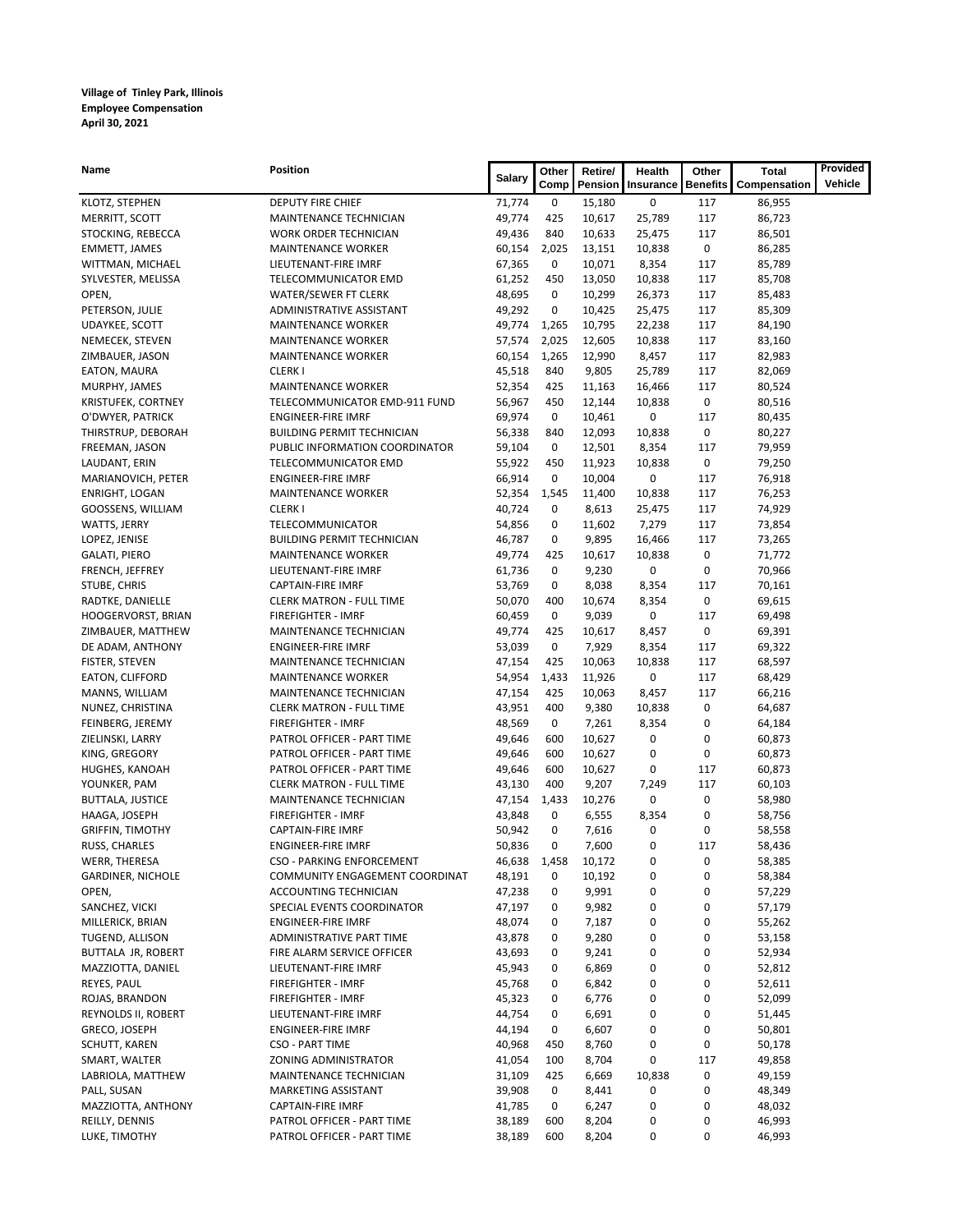| Name                                | Position                                            | <b>Salary</b>    | Other  | Retire/        | Health    | Other           | <b>Total</b>     | Provided |
|-------------------------------------|-----------------------------------------------------|------------------|--------|----------------|-----------|-----------------|------------------|----------|
|                                     |                                                     |                  | Comp   | Pension        | Insurance | <b>Benefits</b> | Compensation     | Vehicle  |
| FABISZAK, MARK                      | PATROL OFFICER - PART TIME                          | 38,189           | 600    | 8,204          | 0         | 0               | 46,993           |          |
| JALOWIEC, THOMAS                    | PATROL OFFICER - PART TIME                          | 38,189           | 600    | 8,204          | 0         | 0               | 46,993           |          |
| ZAVALA, SHARON                      | <b>CLERICAL PART-TIME</b>                           | 31,527           | 0      | 6,668          | 8,354     | 0               | 46,549           |          |
| <b>CULBERTSON, ADAM</b>             | LIEUTENANT-FIRE IMRF                                | 40,372           | 0      | 6,036          | 0         | 0               | 46,408           |          |
| DINASO, CAROL                       | <b>CLERICAL PART-TIME</b>                           | 30,973           | 0      | 6,551          | 8,354     | 0               | 45,877           |          |
| <b>BOBBITT, CHERYL</b>              | ADMINISTRATIVE PART TIME - FIR                      | 37,105           | 0      | 7,848          | 0         | 0               | 44,952           |          |
| SLEPSKI, THOMAS                     | <b>ASST CHIEF-FIRE IMRF</b>                         | 38,772           | 0      | 5,796          | 0         | 0               | 44,569           | х        |
| RICHARDS, SHAWN                     | LIEUTENANT-FIRE IMRF                                | 38,759           | 0      | 5,794          | 0         | 0               | 44,553           |          |
| JOYCE, MARY                         | ACCOUNTANT - PART TIME<br><b>FIREFIGHTER - IMRF</b> | 36,244           | 0<br>0 | 7,666          | 0         | 0<br>0          | 43,910           |          |
| KUSHNER, MICHAEL                    | <b>ASST CHIEF-FIRE IMRF</b>                         | 38,162<br>37,096 | 0      | 5,705<br>5,546 | 0<br>0    | 0               | 43,868           | х        |
| ERWIN, DOUGLAS<br>MALIWAT, SHERYL   | ACCOUNTANT - PART TIME                              | 34,285           | 0      | 7,251          | 0         | 0               | 42,642<br>41,537 |          |
| CASNER, ADAM                        | <b>ENGINEER-FIRE IMRF</b>                           | 36,050           | 0      | 5,390          | 0         | 0               | 41,440           |          |
| BALCERZAK, BARBARA                  | PART-TIME CLERK I                                   | 26,501           | 0      | 5,605          | 8,354     | 0               | 40,459           |          |
| SWARTZENTRUBER, TODD                | LIEUTENANT-FIRE IMRF                                | 35,124           | 0      | 5,251          | 0         | 0               | 40,375           |          |
| PACHECO, WILFREDO                   | CSO - PART TIME                                     | 33,311           | 0      | 7,045          | 0         | 0               | 40,356           |          |
| DUNN, MORGAN                        | <b>CSO - PART TIME</b>                              | 33,311           | 0      | 7,045          | 0         | 0               | 40,356           |          |
| DE BIAS, DONALD                     | LIEUTENANT-FIRE IMRF                                | 34,755           | 0      | 5,196          | 0         | 0               | 39,951           |          |
| MILAZZO, MICHAEL                    | <b>FIREFIGHTER - IMRF</b>                           | 33,804           | 0      | 5,054          | 0         | 0               | 38,857           |          |
| CARROLL, JOANNE                     | ADMINISTRATIVE ASSISTANT                            | 31,927           | 0      | 6,752          | 0         | 0               | 38,679           |          |
| REDA, DANIEL                        | <b>ASST CHIEF-FIRE IMRF</b>                         | 33,201           | 0      | 4,963          | 0         | 0               | 38,164           |          |
| DUESING, BRYAN                      | LIEUTENANT-FIRE IMRF                                | 32,604           | 0      | 4,874          | 0         | 0               | 37,478           |          |
| DALUGA, JOSEPH                      | FIREFIGHTER - IMRF                                  | 31,583           | 0      | 4,722          | 0         | $\mathbf 0$     | 36,304           |          |
| <b>BLACKMORE, MATTHEW</b>           | PROBATIONARY FIREFIGHTER                            | 30,396           | 1,520  | 4,037          | 0         | 0               | 35,953           |          |
| <b>BULVAN, MARK</b>                 | FIREFIGHTER - IMRF                                  | 31,096           | 0      | 4,649          | 0         | 0               | 35,745           |          |
| FITZMAURICE, LIAM                   | FIREFIGHTER - IMRF                                  | 30,857           | 0      | 4,613          | 0         | 0               | 35,471           |          |
| BERAN, DONNA                        | ADMINISTRATIVE PART TIME - FIR                      | 28,542           | 0      | 6,037          | 0         | 0               | 34,579           |          |
| ARDAGH, PAMELA                      | <b>CLERK MATRON-PART TIME</b>                       | 27,876           | 200    | 5,938          | 0         | 0               | 34,014           |          |
| <b>BLOMBERG, THOMAS</b>             | <b>ENGINEER-FIRE IMRF</b>                           | 29,089           | 0      | 4,349          | 0         | 0               | 33,438           |          |
| HUMENIK, ANMARIE                    | <b>CLERK MATRON-PART TIME</b>                       | 27,356           | 200    | 5,828          | 0         | 0               | 33,384           |          |
| GAMBLA, EVELYN                      | <b>CLERK MATRON-PART TIME</b>                       | 26,850           | 200    | 5,721          | 0         | 0               | 32,771           |          |
| LITKENHUS, JACOB                    | FIREFIGHTER - IMRF                                  | 28,396           | 0      | 4,245          | 0         | 117             | 32,642           |          |
| GLOTZ, MICHAEL                      | <b>VILLAGE PRESIDENT</b>                            | 32,000           | 0      | 0              | 0         | 0               | 32,117           |          |
| <b>BOHLSEN, NICHOLAS</b>            | LIEUTENANT-FIRE IMRF                                | 27,028           | 0      | 4,041          | 0         | 0               | 31,069           |          |
| RANDALL, MATTHEW                    | <b>CAPTAIN-FIRE IMRF</b>                            | 26,853           | 0      | 4,014          | 0         | 0               | 30,867           |          |
| HUGHES, BETH                        | <b>WORK ORDER TECHNICIAN</b>                        | 24,691           | 0      | 5,222          | 0         | 0               | 29,913           |          |
| HOOPES, ANYAETTA                    | <b>ENGINEER-FIRE IMRF</b>                           | 25,794           | 0      | 3,856          | 0         | $\mathbf 0$     | 29,650           |          |
| SKONIECKE, SUSAN                    | <b>BUS DISPATCHER - PENSIONABLE</b>                 | 23,838           | 0      | 5,042          | 0         | 0               | 28,880           |          |
| MC CARTHY, KEVIN                    | SEASONAL II - CPL                                   | 23,785           | 0      | 5,031          | 0         | 0               | 28,816           |          |
| <b>GARREN, SHANE</b>                | FIREFIGHTER - IMRF                                  | 25,000           | 0      | 3,737          | 0         | 0               | 28,737           |          |
| GRANT, DANIEL                       | <b>ENGINEER-FIRE IMRF</b>                           | 24,495           | 0      | 3,662          | 0         | 0               | 28,158           |          |
| <b>BEST, TIMOTHY</b>                | <b>ENGINEER-FIRE IMRF</b>                           | 24,255           | 0      | 3,626          | 0         | 0               | 27,882           |          |
| GRZESKOWIAK, MARIE                  | <b>CLERK MATRON-PART TIME</b>                       | 22,746           | 200    | 4,853          | 0         | 0               | 27,799           |          |
| O'CONNOR, RICHARD                   | PATROL OFFICER - PART TIME                          | 22,852           | 0      | 4,833          | 0         | 0               | 27,686           |          |
| <b>BUTERA, ANTHONY</b>              | <b>FIREFIGHTER - IMRF</b>                           | 23,945           | 0      | 3,580          | 0         | 0               | 27,524           |          |
| QUILTY JR, MICHAEL<br>COTRANO, MARK | FIREFIGHTER - IMRF                                  | 23,925           | 0<br>0 | 3,577          | 0         | 0<br>0          | 27,501           |          |
| WOOTEN, JAMES                       | LIEUTENANT-FIRE IMRF<br>LIEUTENANT-FIRE IMRF        | 23,432<br>23,432 | 0      | 3,503<br>3,503 | 0<br>0    | 0               | 26,935<br>26,935 |          |
| EMMANOUILIDIS, ALEXANDER            | <b>FIREFIGHTER - IMRF</b>                           | 22,554           | 0      | 3,372          | 0         | 0               | 25,926           |          |
| LUDKE II, RANDY                     | FIREFIGHTER - IMRF                                  | 22,449           | 0      | 3,356          | 0         | 0               | 25,805           |          |
| ADKINS, DAVID                       | FIREFIGHTER - IMRF                                  | 22,349           | 0      | 3,341          | 0         | 0               | 25,690           |          |
| TESSARI, ALEXANDER                  | <b>FIREFIGHTER</b>                                  | 21,411           | 1,071  | 2,844          | 0         | 0               | 25,326           |          |
| DONNELLY JR., THOMAS                | <b>ENGINEER-FIRE IMRF</b>                           | 21,822           | 0      | 3,262          | 0         | 0               | 25,085           |          |
| SCHMECKPEPER, JANET                 | <b>CLERK MATRON-PART TIME</b>                       | 20,294           | 200    | 4,334          | 0         | 0               | 24,828           |          |
| BERAN, ROBERT                       | FIREFIGHTER - IMRF                                  | 21,591           | 0      | 3,228          | 0         | 0               | 24,819           |          |
| SMITH, NICHOLAS                     | FIREFIGHTER - IMRF                                  | 21,436           | 0      | 3,205          | 0         | 0               | 24,640           |          |
| ROEMER, BRADLEY                     | FIREFIGHTER - IMRF                                  | 21,269           | 0      | 3,180          | 0         | 0               | 24,448           |          |
| <b>BROOKS, TIMOTHY</b>              | FIREFIGHTER - IMRF                                  | 20,673           | 0      | 3,091          | 0         | 0               | 23,764           |          |
| ZANTA, RYAN                         | FIREFIGHTER - IMRF                                  | 20,228           | 0      | 3,024          | 0         | 0               | 23,252           |          |
| FIGUEROA, ANTHONY                   | PROBATIONARY FIREFIGHTER                            | 19,489           | 974    | 2,589          | 0         | 0               | 23,052           |          |
| SMULEVITZ, JOSEPH                   | FIREFIGHTER - IMRF                                  | 20,008           | 0      | 2,991          | 0         | 0               | 22,999           |          |
| KUSHNER, JEFFREY                    | FIREFIGHTER - IMRF                                  | 20,008           | 0      | 2,991          | 0         | 0               | 22,999           |          |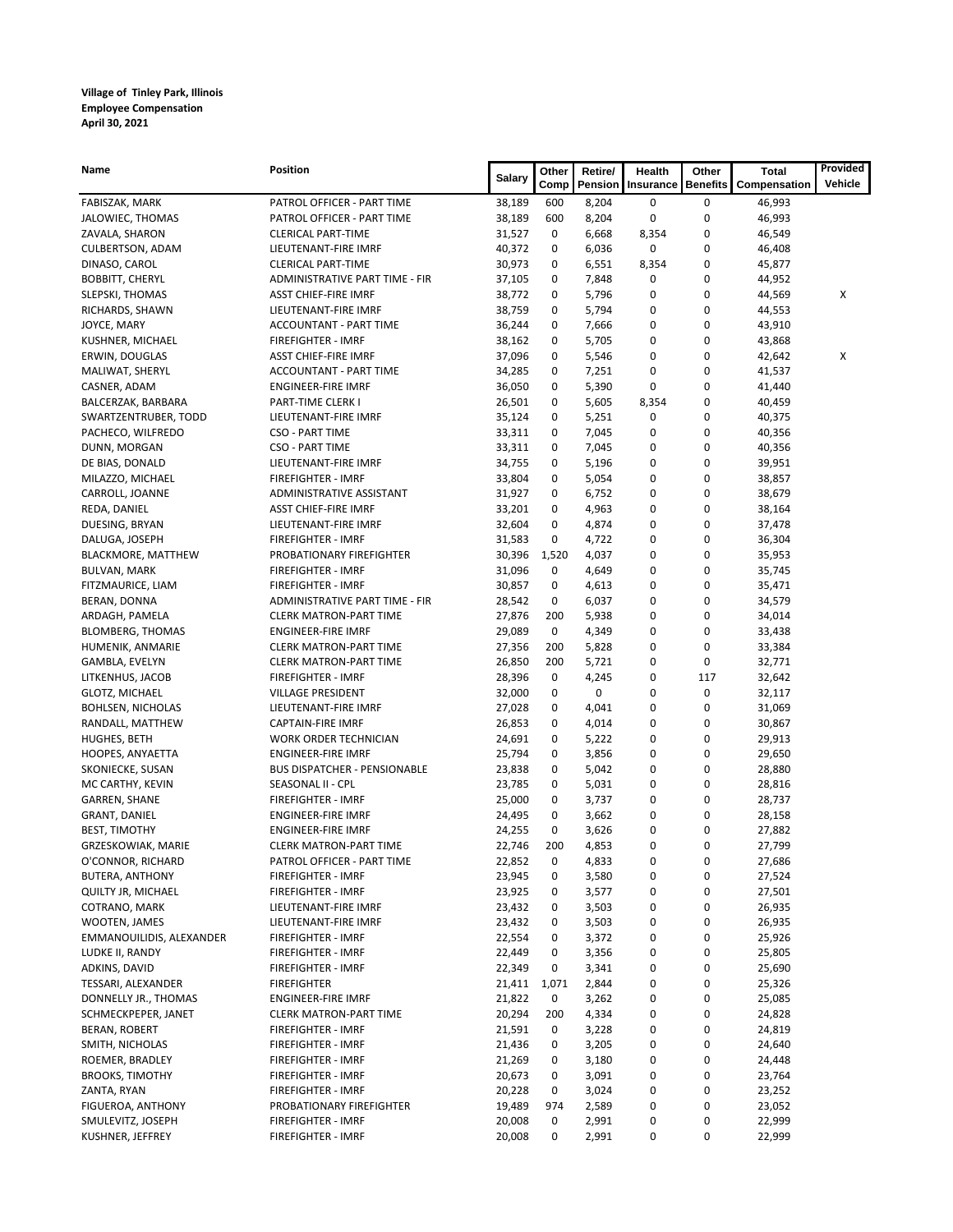| Name                                       | <b>Position</b>                                        | Salary           | Other    | Retire/        | Health    | Other           | <b>Total</b>     | Provided |
|--------------------------------------------|--------------------------------------------------------|------------------|----------|----------------|-----------|-----------------|------------------|----------|
|                                            |                                                        |                  | Comp     | Pension        | Insurance | <b>Benefits</b> | Compensation     | Vehicle  |
| IWANAGA, JEFFREY                           | <b>FIREFIGHTER - IMRF</b>                              | 20,008           | 0        | 2,991          | 0         | 0               | 22,999           |          |
| BELLIVEAU, MICHAEL                         | <b>FIREFIGHTER - IMRF</b>                              | 20,008           | 0        | 2,991          | 0         | 0               | 22,999           |          |
| FORD, FREDERICK                            | <b>FIREFIGHTER - IMRF</b>                              | 20,008           | 0        | 2,991          | 0         | 0               | 22,999           |          |
| UTHE, STEVEN                               | <b>FIREFIGHTER - IMRF</b>                              | 20,008           | 0        | 2,991          | 0         | 0               | 22,999           |          |
| <b>KRUG, CHARLES</b>                       | <b>FIREFIGHTER - IMRF</b>                              | 20,008           | 0        | 2,991          | 0         | 0               | 22,999           |          |
| SCANLON, REBECCA                           | <b>FIREFIGHTER - IMRF</b>                              | 20,008           | 0        | 2,991          | 0         | 0               | 22,999           |          |
| TRIEMSTRA, NICOLAS                         | <b>FIREFIGHTER - IMRF</b>                              | 20,008           | 0        | 2,991          | 0         | $\mathbf 0$     | 22,999           |          |
| SIGNORE, SAMUEL                            | <b>CUSTODIAN - PENSIONABLE</b>                         | 18,826           | 0        | 3,982          | 0         | 0               | 22,807           |          |
| CLEVELAND, MICHAEL                         | <b>CUSTODIAN</b>                                       | 21,179           | 0        | 1,620          | 0         | 0               | 22,799           |          |
| CLEVELAND, MICHAEL                         | <b>CUSTODIAN</b>                                       | 21,179           | 0        | 1,620          | 0         | 0<br>0          | 22,799           |          |
| VOLANTI, PAMELA                            | <b>CLERICAL PART-TIME</b><br><b>CLERICAL PART-TIME</b> | 18,682           | 0<br>0   | 3,951<br>3,881 | 0<br>0    | 117             | 22,633<br>22,229 |          |
| <b>GONZALEZ JR, HECTOR</b>                 | <b>VILLAGE CLERK</b>                                   | 18,349           | 0        | 0              | 0         | $\mathbf 0$     | 22,117           |          |
| THIRION, KRISTIN<br>MULLER, TYLER          | <b>FIREFIGHTER - IMRF</b>                              | 22,000<br>19,229 | 0        | 2,875          | 0         | 0               | 22,104           |          |
| SWARTZENTRUBER, JOSHUA                     | <b>FIREFIGHTER - IMRF</b>                              | 19,229           | 0        | 2,875          | 0         | 0               | 22,104           |          |
| SIMON, RYAN                                | PROBATIONARY FIREFIGHTER IMRF                          | 19,229           | 0        | 2,875          | 0         | 0               | 22,104           |          |
| MURPHY, JOHN                               | PROBATIONARY FIREFIGHTER IMRF                          | 19,229           | 0        | 2,875          | 0         | 0               | 22,104           |          |
| KOLB, FRANK                                | PROBATIONARY FIREFIGHTER IMRF                          | 19,229           | 0        | 2,875          | 0         | 0               | 22,104           |          |
| MOOI, JESSICA                              | <b>CLERICAL PART-TIME</b>                              | 18,002           | 0        | 3,807          | 0         | 0               | 21,810           |          |
| MILLS, DAVID                               | <b>SEASONAL II</b>                                     | 16,776           | 0        | 3,548          | 0         | 0               | 20,324           |          |
| GIL, DARIUSZ                               | PROBATIONARY FIREFIGHTER                               | 16,960           | 848      | 2,253          | 0         | $\mathbf 0$     | 20,061           |          |
| PROSZEK, TREVOR                            | PROBATIONARY FIREFIGHTER                               | 16,527           | 826      | 2,195          | 0         | 0               | 19,549           |          |
| MURRAY JR, WILLIAM                         | CAPTAIN-FIRE                                           | 15,249           | 762      | 2,025          | 0         | 0               | 18,037           |          |
| <b>BARRY, JOHN</b>                         | LIEUTENANT-FIRE                                        | 14,873           | 744      | 1,976          | 0         | 0               | 17,592           |          |
| GILGENBERG, MICHAEL                        | <b>ENGINEER-FIRE</b>                                   | 14,803           | 740      | 1,966          | 0         | 0               | 17,509           |          |
| DE NOVA, NICHOLAS                          | <b>INTERN</b>                                          | 14,327           | 0        | 3,030          | 0         | $\mathbf 0$     | 17,357           |          |
| OPEN,                                      | <b>INTERN - FINANCE</b>                                | 16,118           | 0        | 1,233          | 0         | 0               | 17,351           |          |
| PAULAS, CHARLES                            | CUSTODIAN                                              | 15,890           | 0        | 1,216          | 0         | 0               | 17,106           |          |
| BARTLETT, MICHAEL                          | <b>CUSTODIAN</b>                                       | 15,890           | 0        | 1,216          | 0         | $\mathbf 0$     | 17,106           |          |
| TURNER JR., WILLIAM                        | <b>ENGINEER-FIRE</b>                                   | 13,939           | 697      | 1,851          | 0         | 0               | 16,487           |          |
| DESTEFANO, CHANDLER                        | <b>FIREFIGHTER</b>                                     | 11,542           | 577      | 1,533          | 0         | 117             | 13,652           |          |
| MUELLER, MICHAEL                           | <b>TRUSTEE</b>                                         | 13,000           | 0        | 0              | 0         | 117             | 13,117           |          |
| <b>GALANTE, DIANE</b>                      | <b>TRUSTEE</b>                                         | 13,000           | 0        | 0              | 0         | 117             | 13,117           |          |
| SULLIVAN, COLLEEN                          | <b>TRUSTEE</b>                                         | 13,000           | 0        | 0              | 0         | 117             | 13,117           |          |
| MAHONEY, DENNIS                            | <b>TRUSTEE</b>                                         | 13,000           | 0        | $\mathbf 0$    | 0         | 117             | 13,117           |          |
| WILLIAM, BRENNAN                           | <b>TRUSTEE</b>                                         | 13,000           | 0        | 0              | 0         | 59              | 13,117           |          |
| BRADY, WILLIAM                             | <b>TRUSTEE</b>                                         | 13,000           | 0        | 0              | 0         | 0               | 13,059           |          |
| O'SULLIVAN, THOMAS D                       | SCADA ENGINEER - PART-TIME                             | 10,742           | 0        | 2,272          | 0         | 0               | 13,014           |          |
| HAJKOWICZ, ERIK                            | <b>FIREFIGHTER</b>                                     | 10,844           | 542      | 1,440          | 0         | 0               | 12,827           |          |
| VALSECCHI, GIANNI                          | <b>FIREFIGHTER</b>                                     | 10,799           | 540      | 1,434          | 0         | 0               | 12,774           |          |
| WILLIAMS, LISA                             | <b>BUS DISPATCHER - NON-PENSIONAB</b>                  | 11,626           | 0        | 889            | 0         | 0               | 12,515           |          |
| HARRISON, MARISA                           | <b>ESDA PERSONNEL</b>                                  | 10,976           | 0        | 840            | 0         | 0               | 11,816           |          |
| BARAJAS, JOHN                              | <b>ESDA PERSONNEL</b>                                  | 10,138           | 0        | 776            | 0         | 0               | 10,913           |          |
| BOGUMIL, JOHN                              | VILLAGE BUS DRIVER - NON-PENSI                         | 9,490            | 100      | 734            | 0         | 0               | 10,323           |          |
| SHEPPARD, DONALD<br>OWCZARSKI, JAMES       | VILLAGE BUS DRIVER - NON-PENSI                         | 9,086            | 100      | 703            | 0         | 0               | 9,889            |          |
|                                            | INSPECTOR-FIRE (NON PENSIONABL<br><b>FIREFIGHTER</b>   | 8,838            | 0<br>397 | 676<br>1,055   | 0<br>0    | 0<br>0          | 9,515<br>9,395   |          |
| <b>CURTIS, STEVEN</b><br>TONRA JR., THOMAS | ENGINEER-FIRE                                          | 7,943<br>7,883   | 394      | 1,047          | 0         | 0               | 9,325            |          |
| ZANTA, MATTHEW                             | <b>FIREFIGHTER</b>                                     | 7,603            | 380      | 1,010          | 0         | 0               | 8,993            |          |
| WAGNER, BRIAN                              | PROBATIONARY FIREFIGHTER                               | 6,817            | 341      | 905            | 0         | 0               | 8,063            |          |
| O'DETTE, JOSEPH                            | ENGINEER-FIRE                                          | 6,476            | 324      | 860            | 0         | 0               | 7,659            |          |
| REGAN, EILEEN                              | <b>CROSSING GUARD</b>                                  | 6,683            | 75       | 517            | 0         | 0               | 7,275            |          |
| COSTA, SUSAN                               | <b>CROSSING GUARD</b>                                  | 6,683            | 75       | 517            | 0         | 0               | 7,275            |          |
| <b>GRAY, THERESE</b>                       | <b>CROSSING GUARD</b>                                  | 6,683            | 75       | 517            | 0         | 0               | 7,275            |          |
| LYNCH, DIANE                               | <b>CROSSING GUARD</b>                                  | 6,683            | 75       | 517            | 0         | 0               | 7,275            |          |
| WYMAN, JUDITH                              | <b>CROSSING GUARD</b>                                  | 6,683            | 75       | 517            | 0         | 0               | 7,275            |          |
| KLAUS, CAROL                               | <b>CROSSING GUARD</b>                                  | 6,683            | 75       | 517            | 0         | 0               | 7,275            |          |
| GANZER, MARYANN                            | <b>CROSSING GUARD</b>                                  | 6,683            | 75       | 517            | 0         | 0               | 7,275            |          |
| DEBUS, TAMI                                | <b>CROSSING GUARD</b>                                  | 6,683            | 75       | 517            | 0         | 0               | 7,275            |          |
| GIANCARLO, GAIL                            | <b>CROSSING GUARD</b>                                  | 6,683            | 75       | 517            | 0         | 0               | 7,275            |          |
| GREEN, MARY KAYE                           | <b>CROSSING GUARD</b>                                  | 6,683            | 75       | 517            | 0         | 0               | 7,275            |          |
| SERAFIN, DONNA                             | <b>CROSSING GUARD</b>                                  | 6,683            | 75       | 517            | 0         | 0               | 7,275            |          |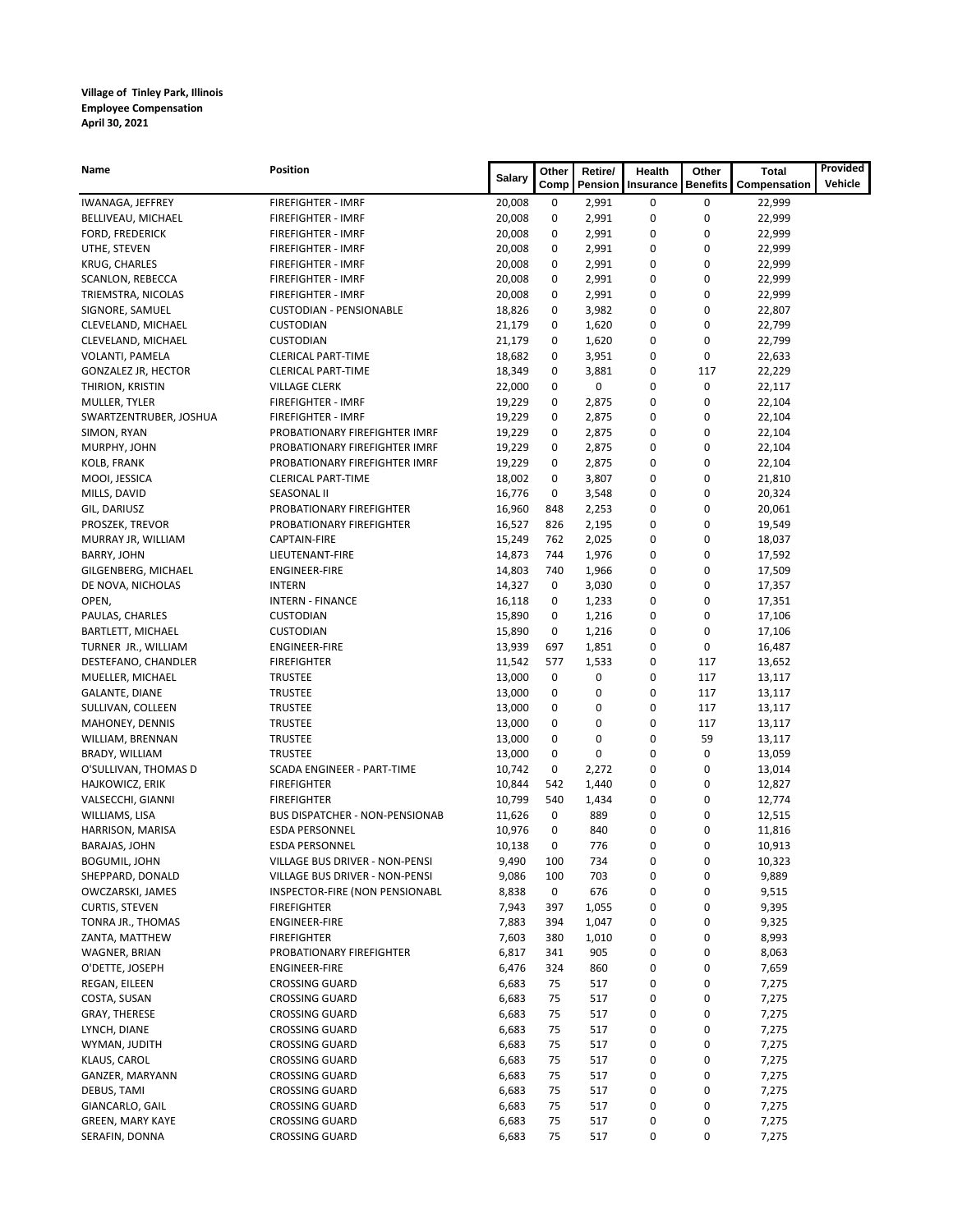| Name                     | Position                             |               | Other | Retire/ | Health    | Other           | <b>Total</b> | Provided |
|--------------------------|--------------------------------------|---------------|-------|---------|-----------|-----------------|--------------|----------|
|                          |                                      | <b>Salary</b> | Comp  | Pension | Insurance | <b>Benefits</b> | Compensation | Vehicle  |
| FINLEY, BARBARA          | <b>CROSSING GUARD</b>                | 6,683         | 75    | 517     | 0         | 0               | 7,275        |          |
|                          | <b>CROSSING GUARD</b>                | 6,683         | 75    | 517     | 0         | 0               | 7,275        |          |
| ANDREWS, MAUREEN         |                                      | 6,683         | 75    | 517     | 0         | 0               |              |          |
| GRENDA, MARY             | <b>CROSSING GUARD</b>                | 6,683         | 75    | 517     | 0         | 0               | 7,275        |          |
| ROBISON, ANNE            | <b>CROSSING GUARD</b>                |               |       |         |           |                 | 7,275        |          |
| ROBSON, DEBORAH          | <b>CROSSING GUARD</b>                | 6,683         | 75    | 517     | 0         | 0               | 7,275        |          |
| KEBLUSEK, LADD           | <b>CROSSING GUARD</b>                | 6,683         | 75    | 517     | 0         | 0               | 7,275        |          |
| MAGER, BONNIE            | <b>CROSSING GUARD</b>                | 6,683         | 75    | 517     | 0         | 0               | 7,275        |          |
| DYKHUIZEN, JOANNE        | <b>CROSSING GUARD</b>                | 6,683         | 75    | 517     | 0         | 0               | 7,275        |          |
| MALY-POLITANO, DENISE    | <b>COMMISSION SECRETARY - CRC</b>    | 5,709         | 0     | 437     | 0         | 0               | 6,146        |          |
| VELDMAN, MARY            | <b>CROSSING GUARD</b>                | 5,629         | 75    | 436     | 0         | 0               | 6,141        |          |
| BUESCHER, LINDA          | <b>CROSSING GUARD</b>                | 5,426         | 75    | 421     | 0         | 0               | 5,922        |          |
| HERALD, CAITLIN          | <b>CROSSING GUARD</b>                | 5,426         | 75    | 421     | 0         | 0               | 5,922        |          |
| THOMAS, JENNIFER         | <b>CROSSING GUARD</b>                | 5,426         | 75    | 421     | 0         | 0               | 5,922        |          |
| MILLER II, KEITH         | PROBATIONARY FIREFIGHTER             | 4,951         | 248   | 658     | 0         | 0               | 5,857        |          |
| PEASLEE, SEAN            | <b>FIREFIGHTER</b>                   | 4,807         | 240   | 638     | 0         | 0               | 5,686        |          |
| FRYDRYCH, MICHAEL        | <b>ESDA PERSONNEL</b>                | 5,246         | 0     | 401     | 0         | 0               | 5,647        |          |
| CORDERO, PAUL            | PROBATIONARY FIREFIGHTER             | 4,480         | 224   | 595     | 0         | 0               | 5,299        |          |
| NAGLE, JOHN              | <b>FIREFIGHTER</b>                   | 4,372         | 219   | 581     | 0         | 0               | 5,171        |          |
| LAZZARA, ANGELO          | <b>ESDA PERSONNEL</b>                | 4,715         | 0     | 361     | 0         | 0               | 5,076        |          |
| GUDYKA, BRYAN            | LIEUTENANT-FIRE                      | 4,030         | 202   | 535     | 0         | 0               | 4,767        |          |
| KRIVANEC, SHANE          | <b>FIREFIGHTER</b>                   | 4,022         | 201   | 534     | 0         | 0               | 4,757        |          |
| TILLSON, CHRISTOPHER     | <b>FIREFIGHTER</b>                   | 3,802         | 190   | 505     | 0         | 0               | 4,497        |          |
| JOHNSON, PATRICIA        | <b>CROSSING GUARD</b>                | 4,072         | 75    | 317     | 0         | 0               | 4,464        |          |
| SULIKOWSKI, KAREN        | <b>CROSSING GUARD</b>                | 4,072         | 75    | 317     | 0         | 0               | 4,464        |          |
| UNFILLED,                | <b>CROSSING GUARD</b>                | 4,072         | 75    | 317     | 0         | 0               | 4,464        |          |
| UNFILLED,                | <b>CROSSING GUARD</b>                | 4,072         | 75    | 317     | 0         | 0               | 4,464        |          |
| UNFILLED,                | <b>CROSSING GUARD</b>                | 4,072         | 75    | 317     | 0         | 0               | 4,464        |          |
| UNFILLED,                | <b>CROSSING GUARD</b>                | 4,072         | 75    | 317     | 0         | 0               | 4,464        |          |
| UNFILLED,                | <b>CROSSING GUARD</b>                | 4,072         | 75    | 317     | 0         | 0               | 4,464        |          |
| UNFILLED,                | <b>CROSSING GUARD</b>                | 4,072         | 75    | 317     | 0         | 0               | 4,464        |          |
| UNFILLED,                | <b>CROSSING GUARD</b>                | 4,072         | 75    | 317     | 0         | 0               | 4,464        |          |
| UNFILLED,                | <b>CROSSING GUARD</b>                | 4,072         | 75    | 317     | 0         | 0               | 4,464        |          |
| UNFILLED,                | <b>CROSSING GUARD</b>                | 4,072         | 75    | 317     | 0         | 0               | 4,464        |          |
| CONGREVE, KATHLEEN       | <b>COMMISSION SECRETARY - ECC</b>    | 3,649         | 0     | 279     | 0         | 0               | 3,929        |          |
| TYSSEN, ROXANE           | <b>COMMISSION SECRETARY - SISTER</b> | 2,679         | 0     | 205     | 0         | 0               | 2,884        |          |
| ESPARZA, CODY            | <b>AUXILIARY OFFICER</b>             | 2,607         | 0     | 199     | 0         | 0               | 2,807        |          |
| GALE, RICHARD            | <b>ESDA PERSONNEL</b>                | 2,090         | 0     | 160     | 0         | 0               | 2,250        |          |
| WERR, JOHN               | <b>ESDA PERSONNEL</b>                | 1,983         | 0     | 152     | 0         | 0               | 2,134        |          |
| SMITH, DALE              | INSPECTOR-FIRE NON-PENSIONABLE       | 1,819         | 0     | 139     | 0         | 0               | 1,958        |          |
| FLEISCHMANN, CHRISTOPHER | <b>AUXILIARY OFFICER</b>             | 1,562         | 0     | 119     | 0         | 0               | 1,681        |          |
| <b>KERN, MARTIN</b>      | <b>ESDA PERSONNEL</b>                | 1,072         | 0     | 82      | 0         | 0               | 1,154        |          |
| LYNCH, JEFFREY           | <b>ESDA PERSONNEL</b>                | 1,072         | 0     | 82      | 0         | 0               | 1,154        |          |
| MICHALEC, JANICE         | <b>ESDA PERSONNEL</b>                | 1,072         | 0     | 82      | 0         | 0               | 1,154        |          |
| ROBISON, DANIEL          | ESDA PERSONNEL                       | 1,072         | 0     | 82      | 0         | 0               | 1,154        |          |
| DEUTSCHER, JOHN          | <b>ESDA PERSONNEL</b>                | 1,072         | 0     | 82      | 0         | 0               | 1,154        |          |
| DRIES, ERIC              | ESDA PERSONNEL                       | 1,072         | 0     | 82      | 0         | 0               | 1,154        |          |
| CAREY, SEAN              | ESDA PERSONNEL                       | 1,072         | 0     | 82      | 0         | 0               | 1,154        |          |
| HOHMAN, LUKE             | <b>ESDA PERSONNEL</b>                | 1,072         | 0     | 82      | 0         | 0               | 1,154        |          |
| WERR, LEO                | <b>ESDA PERSONNEL</b>                | 1,072         | 0     | 82      | 0         | 0               | 1,154        |          |
| MARSHALL, CHASE          | ESDA PERSONNEL                       | 1,072         | 0     | 82      | 0         | 0               | 1,154        |          |
| HOULIHAN, MICHAEL        | <b>ESDA PERSONNEL</b>                | 1,072         | 0     | 82      | 0         | 0               | 1,154        |          |
| KRAFCISIN, BRIAN         | <b>ESDA PERSONNEL</b>                | 1,072         | 0     | 82      | 0         | 0               | 1,154        |          |
| ESPARZA, LUKE            | <b>ESDA PERSONNEL</b>                | 1,072         | 0     | 82      | 0         | 0               | 1,154        |          |
| PRUSAK, MATTHEW          | INTERN-VIDEOGRAPHER                  | 1,025         | 0     | 78      | 0         | 0               | 1,103        |          |
| FABISZAK, THERESA        | <b>CCTV OPERATOR</b>                 | 925           | 0     | 71      | 0         | 0               | 996          |          |
| BULGER, WAYNE            | <b>ESDA PERSONNEL</b>                | 852           | 0     | 65      | 0         | 0               | 917          |          |
| MC KAY, DONALD           | <b>CCTV OPERATOR</b>                 | 570           | 0     | 44      | 0         | 0               | 613          |          |
| STANTON, MICHAEL         | <b>FIREFIGHTER</b>                   | 480           | 24    | 64      | 0         | 0               | 568          |          |
| LEWIS, JOHN              | <b>AUXILIARY OFFICER</b>             | 360           | 0     | 28      | 0         | 0               | 387          |          |
| OFTEDAHL, BRETT          | ENGINEER-FIRE                        | 316           | 16    | 42      | 0         | 0               | 374          |          |
| MERCADO, DAWNDRIA        | <b>AUXILIARY OFFICER</b>             | 126           | 0     | 10      | 0         | 0               | 136          |          |
|                          |                                      |               |       |         |           |                 |              |          |